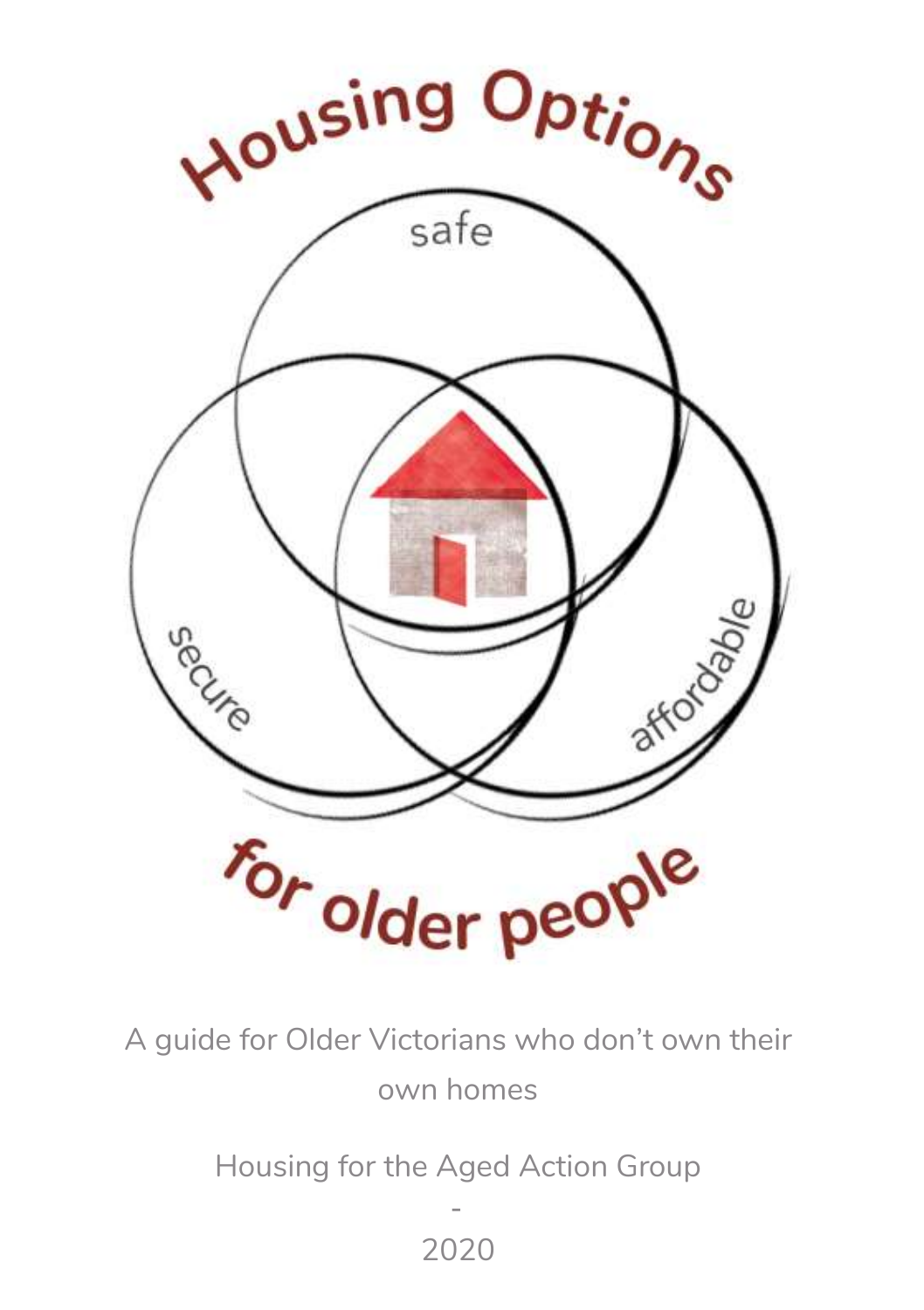# **Finding a Home**

Wherever you come from, having a place to go home to is important to everyone. It is so important that the right to housing is recognized by the United Nations in the Universal Declaration of Human Rights.

*Everyone has the right to a standard of living adequate for the health and well-being of himself [sic] and of his family, including food, clothing, housing and medical care and necessary social services, and the right to security in the event of unemployment, sickness, disability, widowhood, old age or other lack of livelihood in circumstances beyond his control.*

As we get older, a **safe**, **secure** and **affordable** home is more important than ever. But for many of us who don't own our own homes, living in private rental accommodation is neither safe, secure or affordable. Rent increases, eviction notices, and inadequate houses mean that many older people end up homeless "couch-surfing" with friends or relatives, house sitting, living in cars, or even out on the streets.

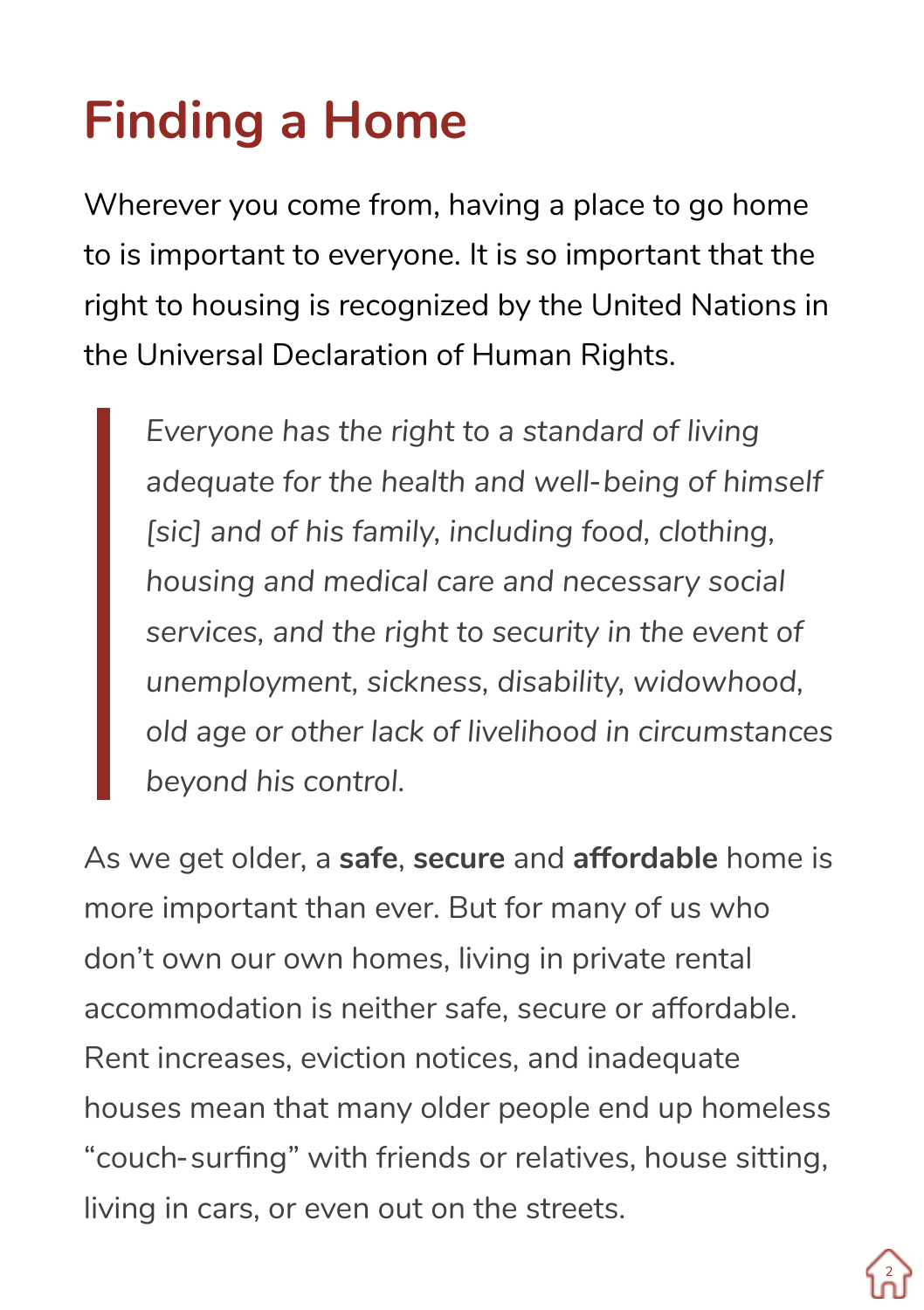

If you are reading this booklet, you're probably wondering, what other options do we have? This booklet presents alternatives for older people living in Victoria, and how to find out more about them. Knowing that you've got a safe place to go home to is so important, so take the time to consider what options you have – and give Housing for the Aged Action Group a call to find out more.

This book contains general information only, and should not be taken as legal advice. If you need advice about your specific situation, please call HAAG.

#### **1300 765 178 | www.oldertenants.org.au**

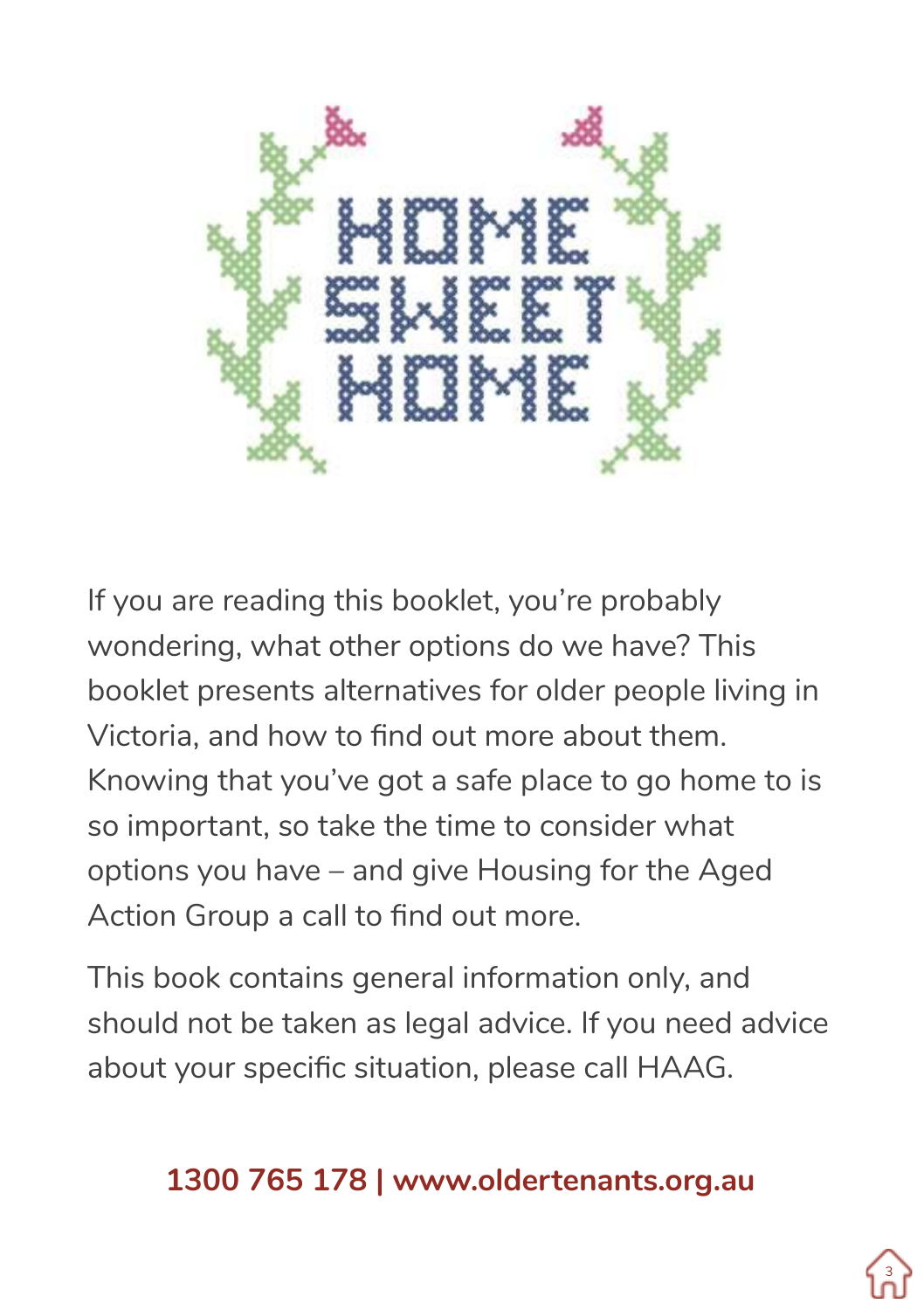#### **How much money do you have?**

Of course, the options you have for where to live depend on how much money you have. It was often assumed that people would own their own home by the time they retire. For more and more people, from all kinds of backgrounds, this is just not possible!

Therefore, this book is written for people that don't own their own home, and don't have enough money to buy one. If you do own a home, we recommend the book Housing Options for Older Australians published by Lifestyle Transitions Services. You can find a copy online or contact us for a printed version.

Even if you don't own a home, the amount of **assets**  you have and your income is important to know to help you know your options.

An **asset** is something you own. For example:

- money you have in the bank.
- money you have in superannuation,
- property or land you own even if you don't live there (including in another country)

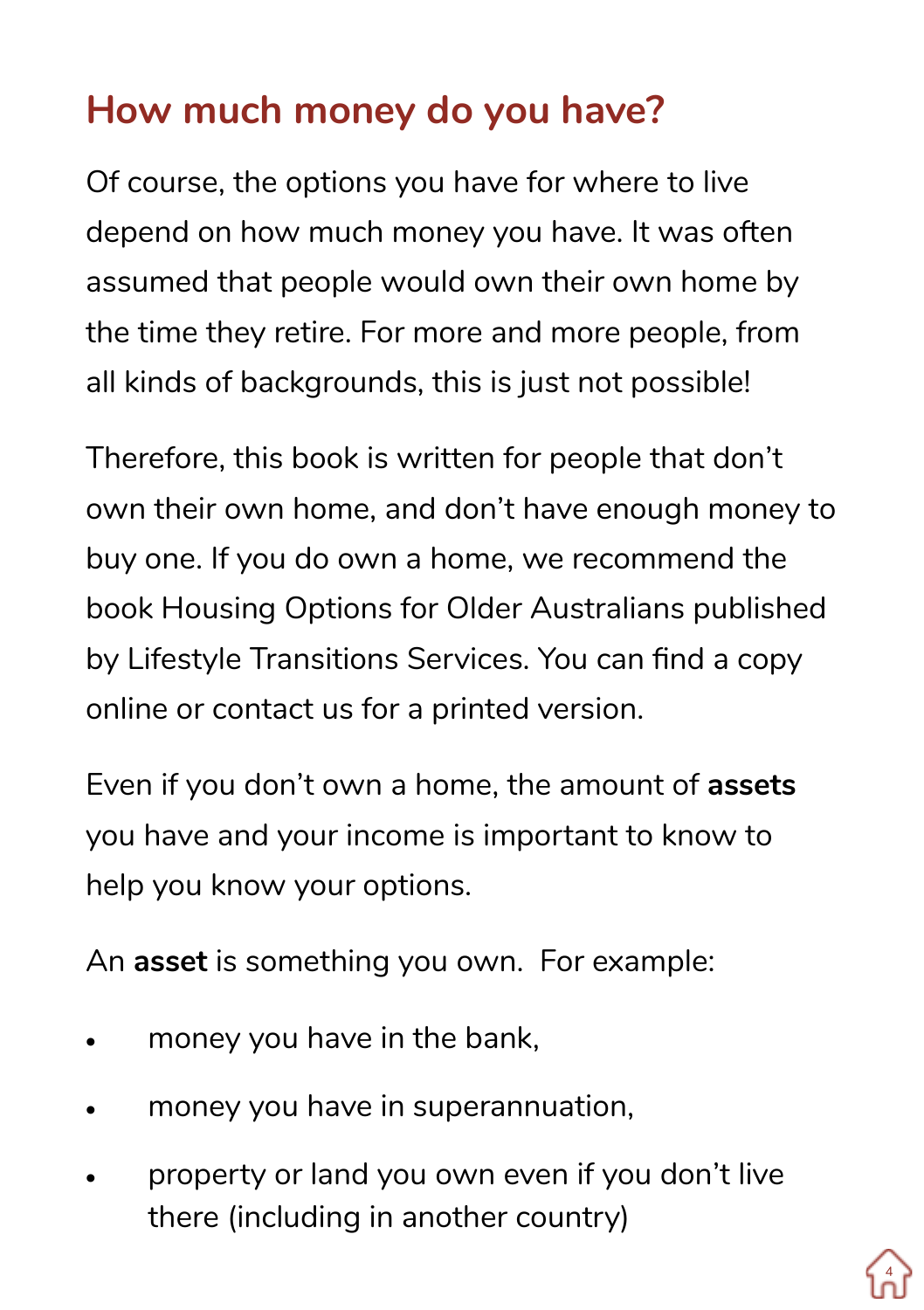Some things you own don't count as assets. For example

- The car you drive
- The things that you use, like furniture and clothing.

The second biggest factor is **income**. Income is money you get on a regular basis like

- Payments from Centrelink such as the Pension or Jobseeker/Newstart Allowance
- Payments you get from a job, or from your business
- Payments you get from your Superannuation

Your **assets** and **income** will determine what type of houses you might be eligible for or can afford.

In this booklet, each housing option will show this information so you can quickly determine if that type of housing might suit you.

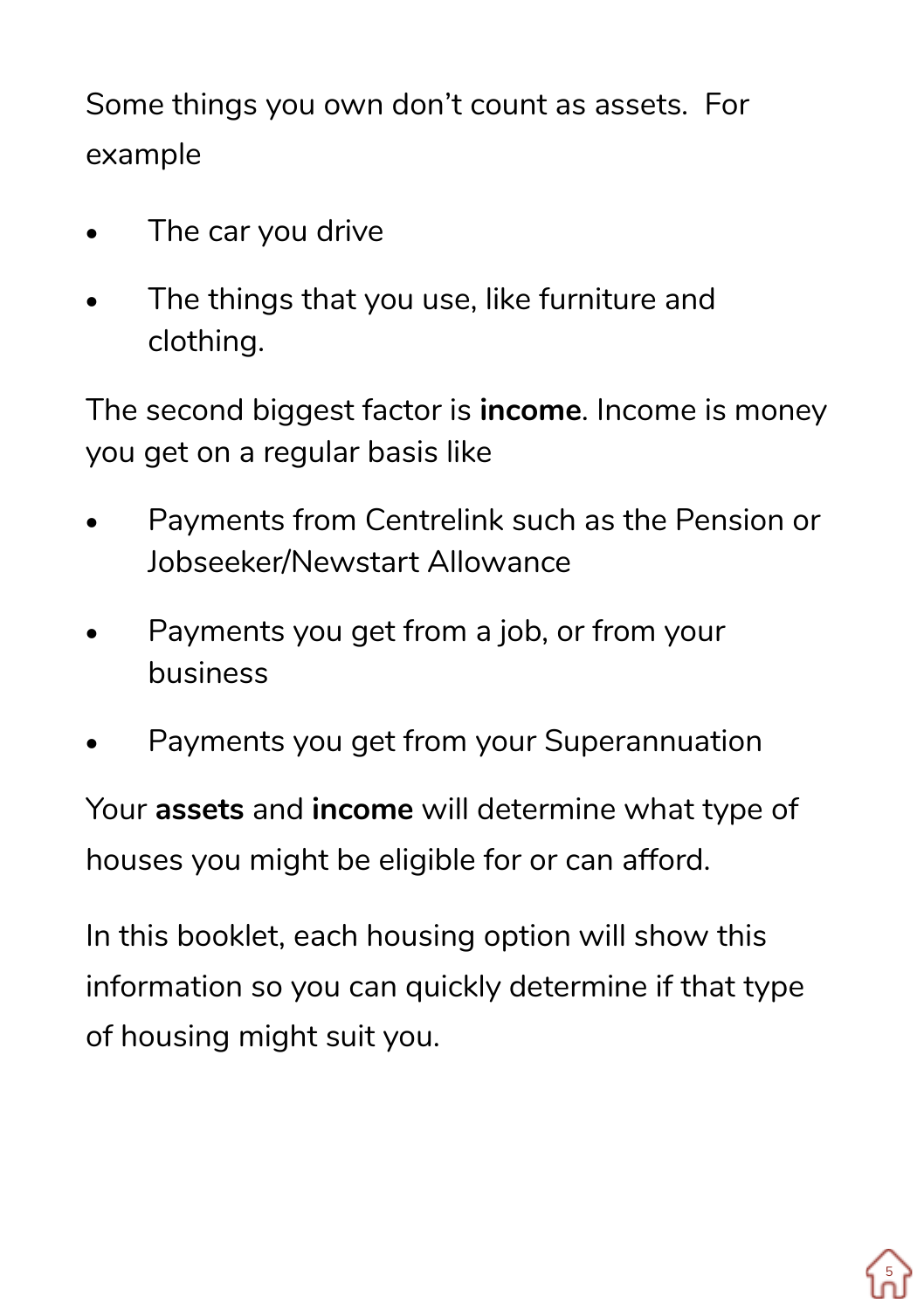#### **What type of house do you need?**

Many of us who are used to living with not much money, don't complain as long as we have a roof over our head and some food on the table.

However, as we age, we do need more than just the very basics.

These things are your right to have:

- Heating and cooling.
- Security
- Access to health care
- Access to friends and family
- Help with things if you're unable to do yourself, such as cleaning or shopping

When considering what type of housing, it is important to know which of these needs are important to you. If you have a health condition that requires you to stay cool, you may be able to get help to install air conditioning. For some people, staying in shared accommodation or boarding houses may be safe, but

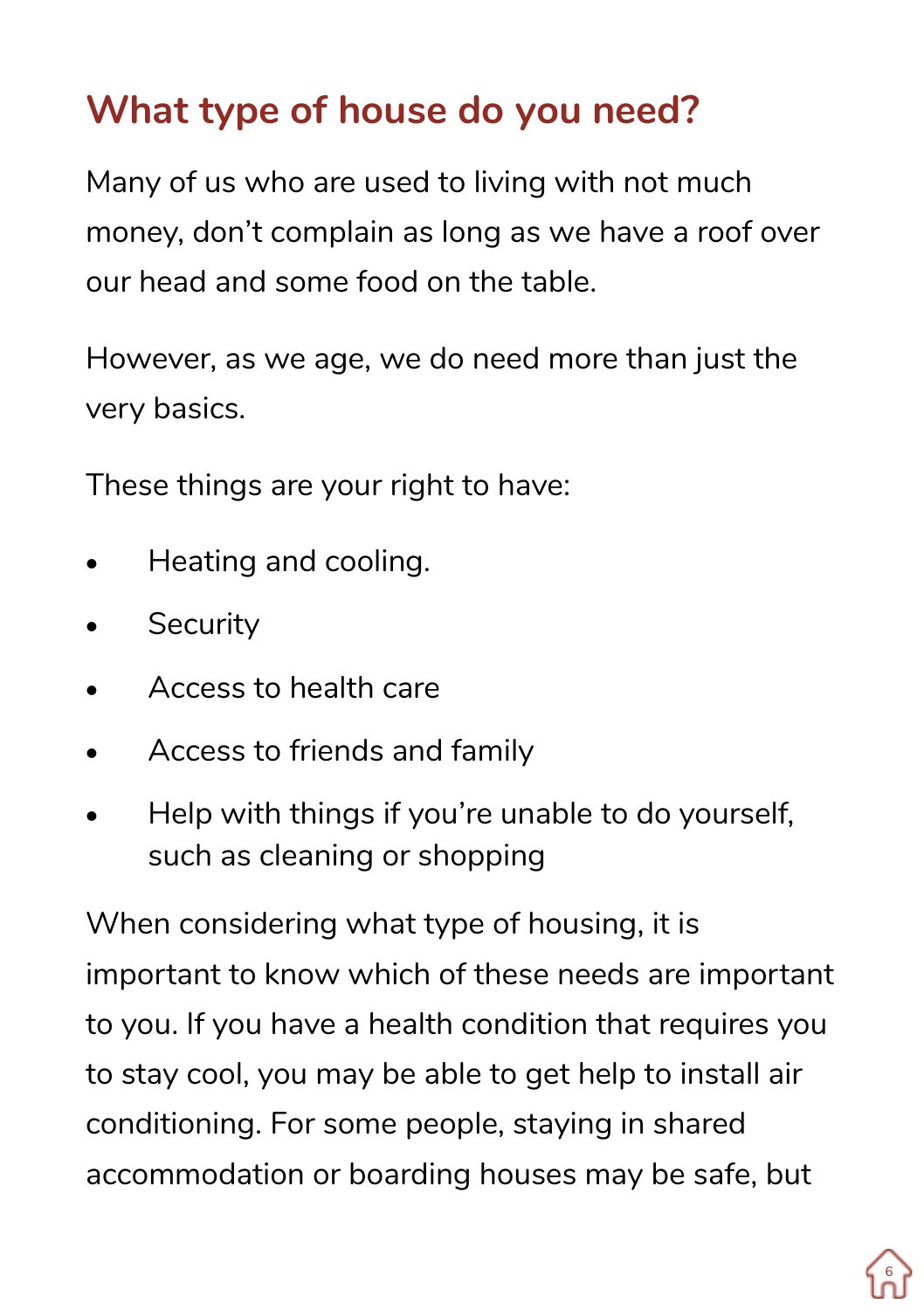other people might need extra security. Being able to access health care and support is especially important. As we are all getting older, these things aren't getting any easier, so considering options with support may be important for you.

For most of us, we don't want to keep moving around all the time. If you need the security of a place you can stay for as long as you want, you can look at the 'how long can you stay' box at the bottom of each page.



An older person living in a private rental house keeps plastic storage containers ready for if they are told they have to move

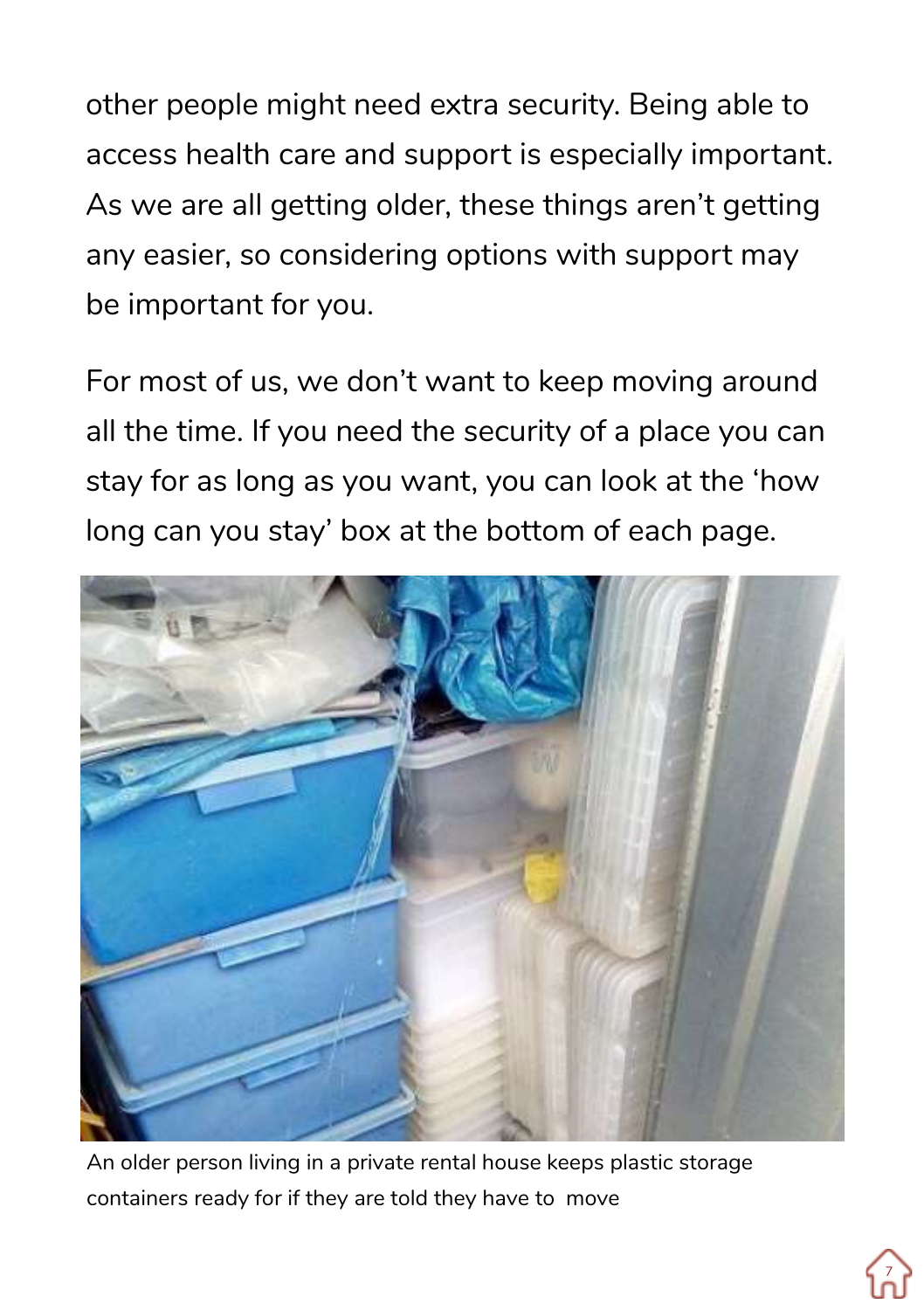#### **Safe, Secure and Affordable**

Some words that you will hear a lot in this book are Safe, Secure, and Affordable.

**Safe housing** means a place to live where you are not in danger of violence, injury or ill health. People you live with such as family members, friends or neighbours can make you **unsafe** if they threaten you with violence or abuse you. Houses can be **unsafe** if they aren't looked after, and things break, or if they don't have things like handrails and lights to help you move around. Houses can be **unsafe** if there is mould, dirt or toxic substances that can make you sick. Everybody needs and deserves a place to live where they are safe.

**Secure housing** means a place to live that you know you can stay for as long as you need. If you own your home, and have paid off your mortgage, then this is very secure. But if you are renting a house from a private landlord, then your house could be sold, renovated, or re-leased, and you could be asked to leave. Our need for security in housing becomes even

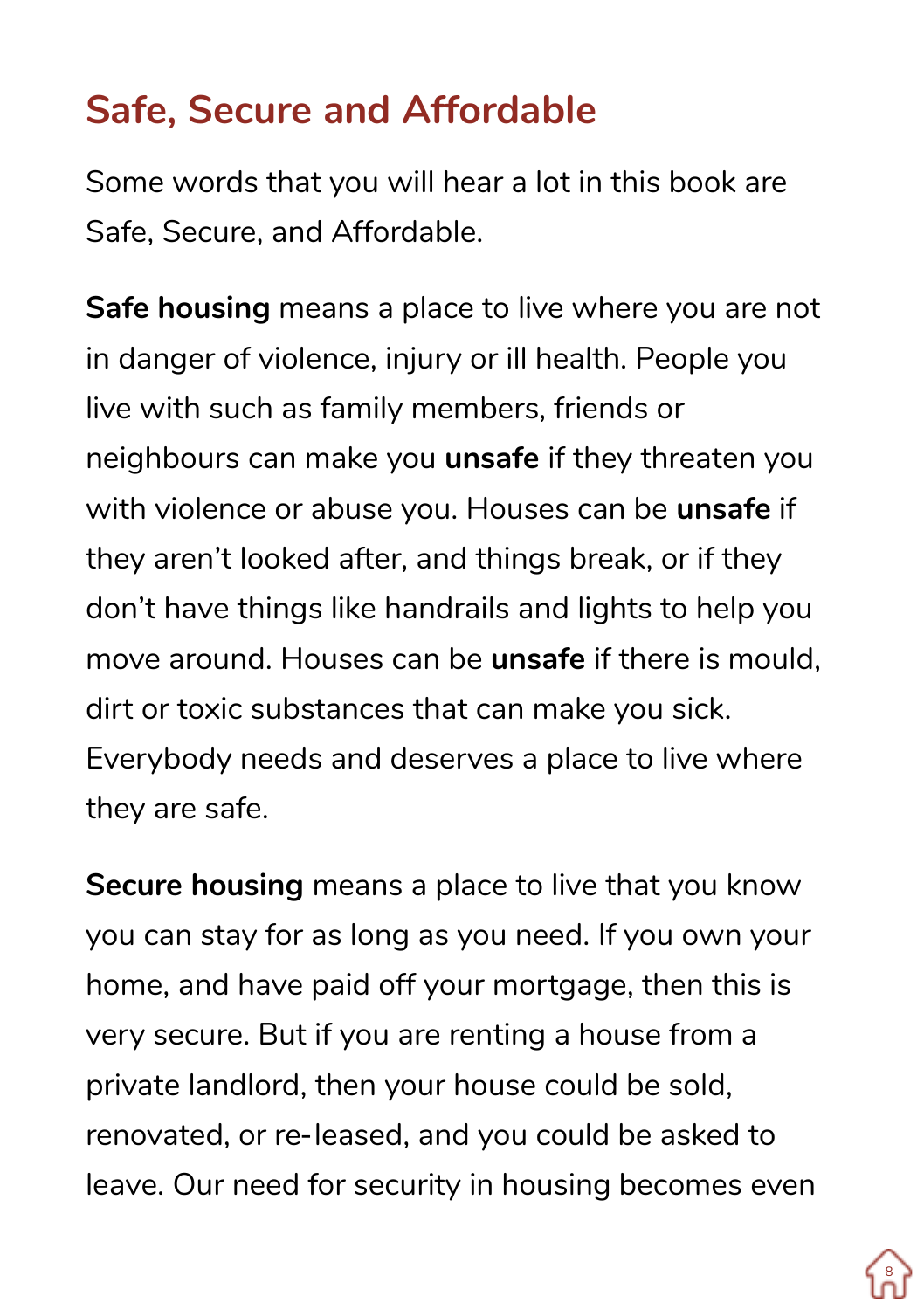more important as we age, because having to move and find somewhere else to live can be very difficult.

**Affordable housing** means a place to live that costs you less than 30% of your **income**. Many older people are paying much more than 30% of their money in rent every fortnight. This leaves people short in other areas, such as paying for heating and cooling, health care and medicines, transport, and even food. We need housing that is affordable so that we can also afford all the other things we need, and have a healthy and happy life.



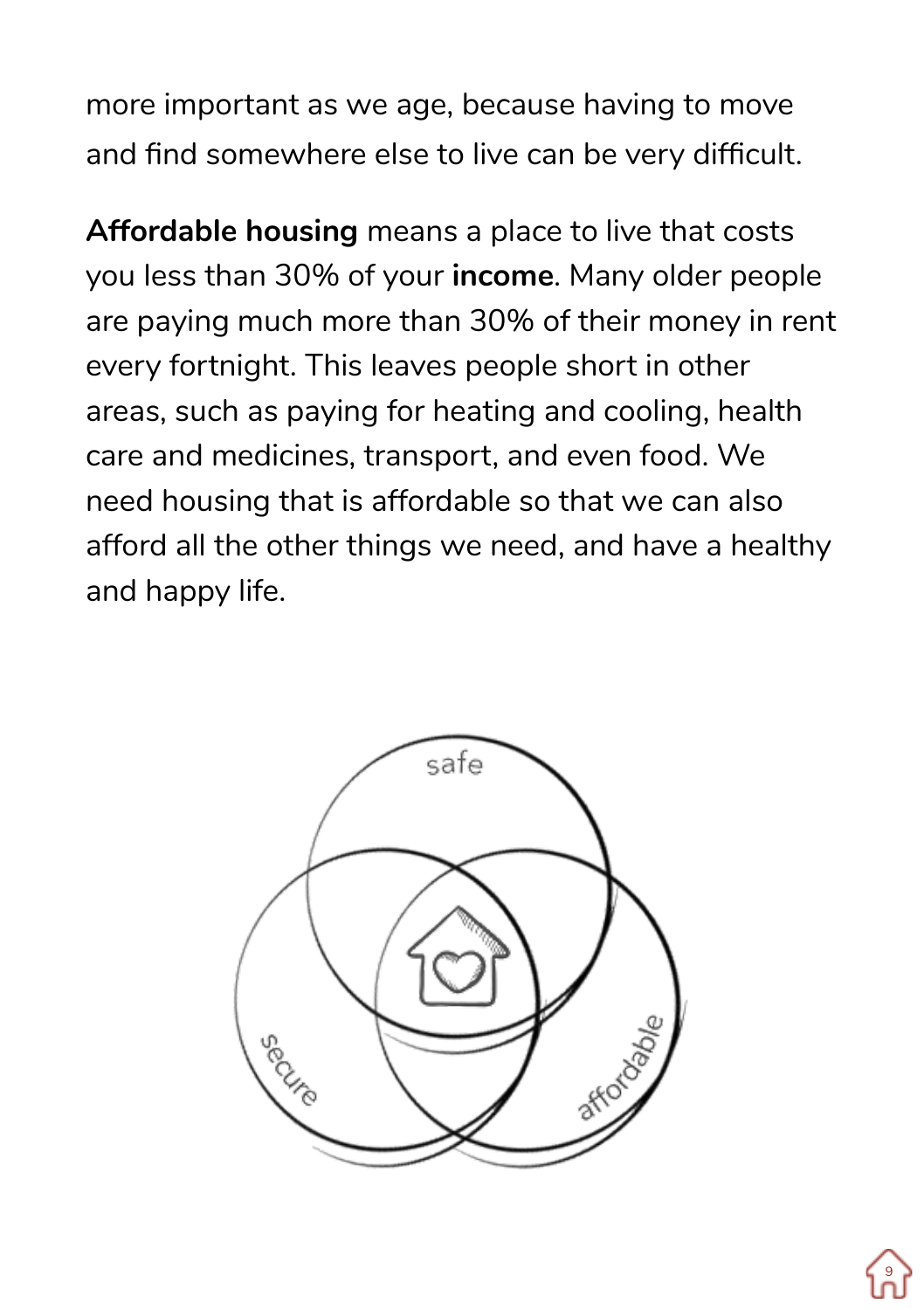# **Crisis Accommodation**

All of the options in this book can take a long time to organise and access. If you don't have a **safe** place to live while you are looking for a permanent place to live it can be very difficult.

Crisis Accommodation services might be able to help you if you are in this situation. They might be able to find a rooming house or hotel for you to live, and refer you to other organisations that are there to help. There are many people needing crisis accommodation, though, so the support they provide can be limited.

If you don't have a safe place to live, are homeless, or at risk of being homeless, call **1800 825 955** or visit services.dhhs.vic.gov.au/crisis-accommodation

If you aren't safe because of violent family members, call **1800 015 188** or visit orangedoor.vic.gov.au/find-a-service-near-you

If you are in immediate danger call 000

You can also find a lot of services to help you at askizzy.org.au

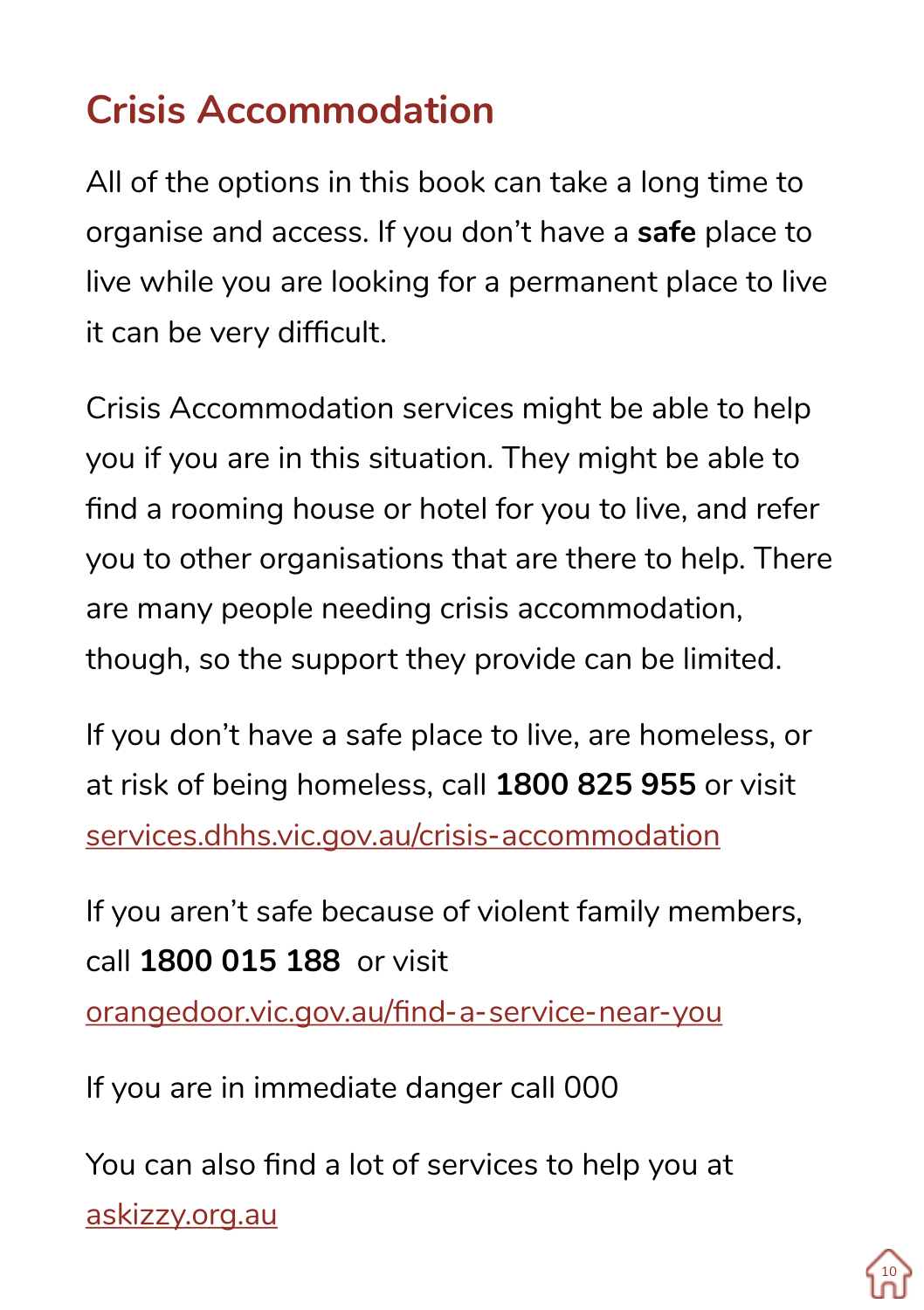

Some very unsafe housing in Sevastopol, Russia. If you're housing looks - or feels like this, give us a call and we'll come to the rescue.

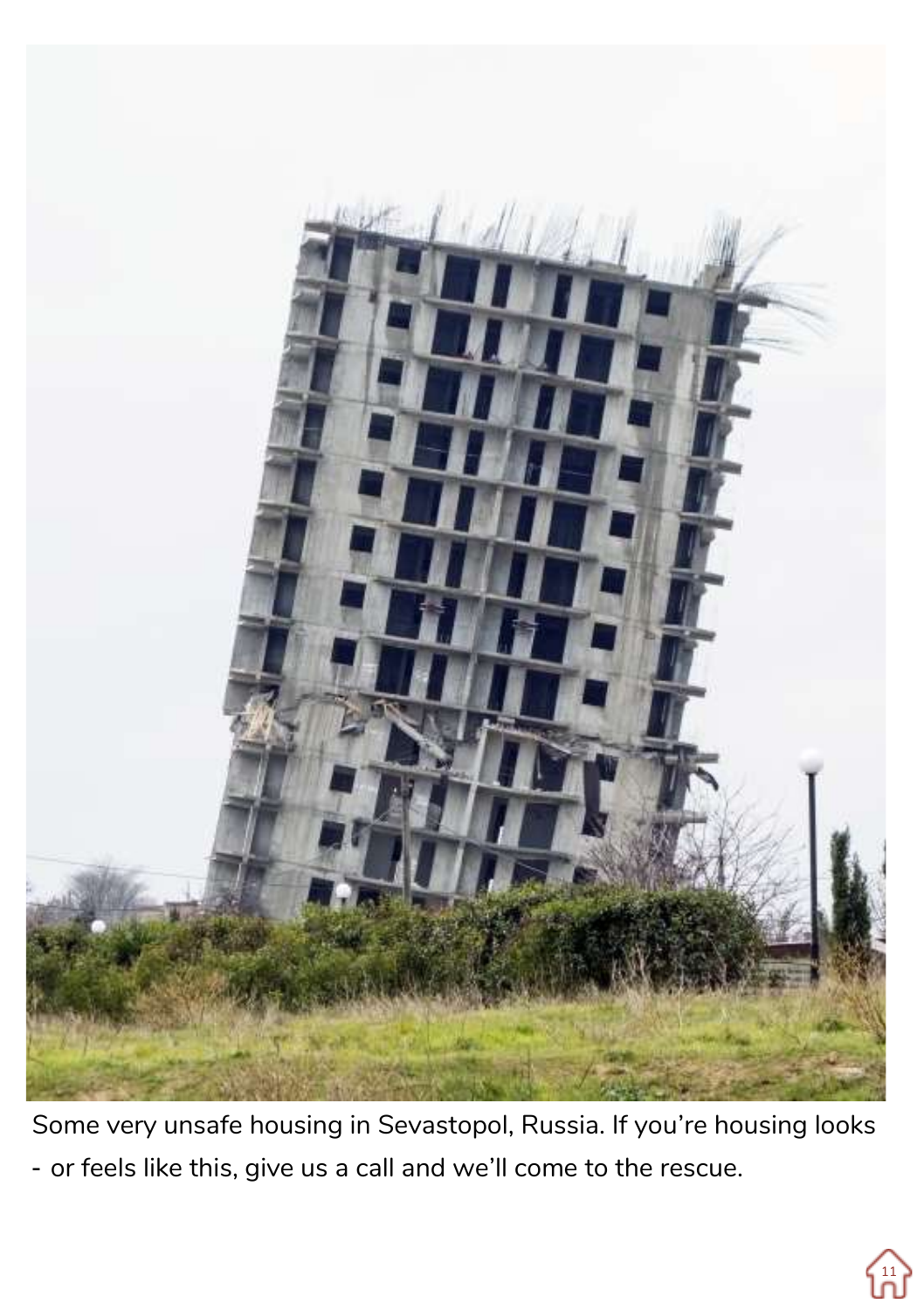#### **Private Rental**

Many people reading this booklet may already be living in private rental. It comes in all shapes and sizes, from large houses to apartments or single rooms in share-houses.

This can be great for those who can afford it. But even for people who are working it can be a struggle to pay the rent. For people on Centrelink payments, there are almost no **affordable** private rentals in major cities or towns. Many people continue living in private rental that isn't affordable because they don't have any other options.

#### How to Apply

Most listings are now available on the internet sites such as domain.com.au, rent.com.au. You can also ask your local Real Estate agent for vacancies.



Domain

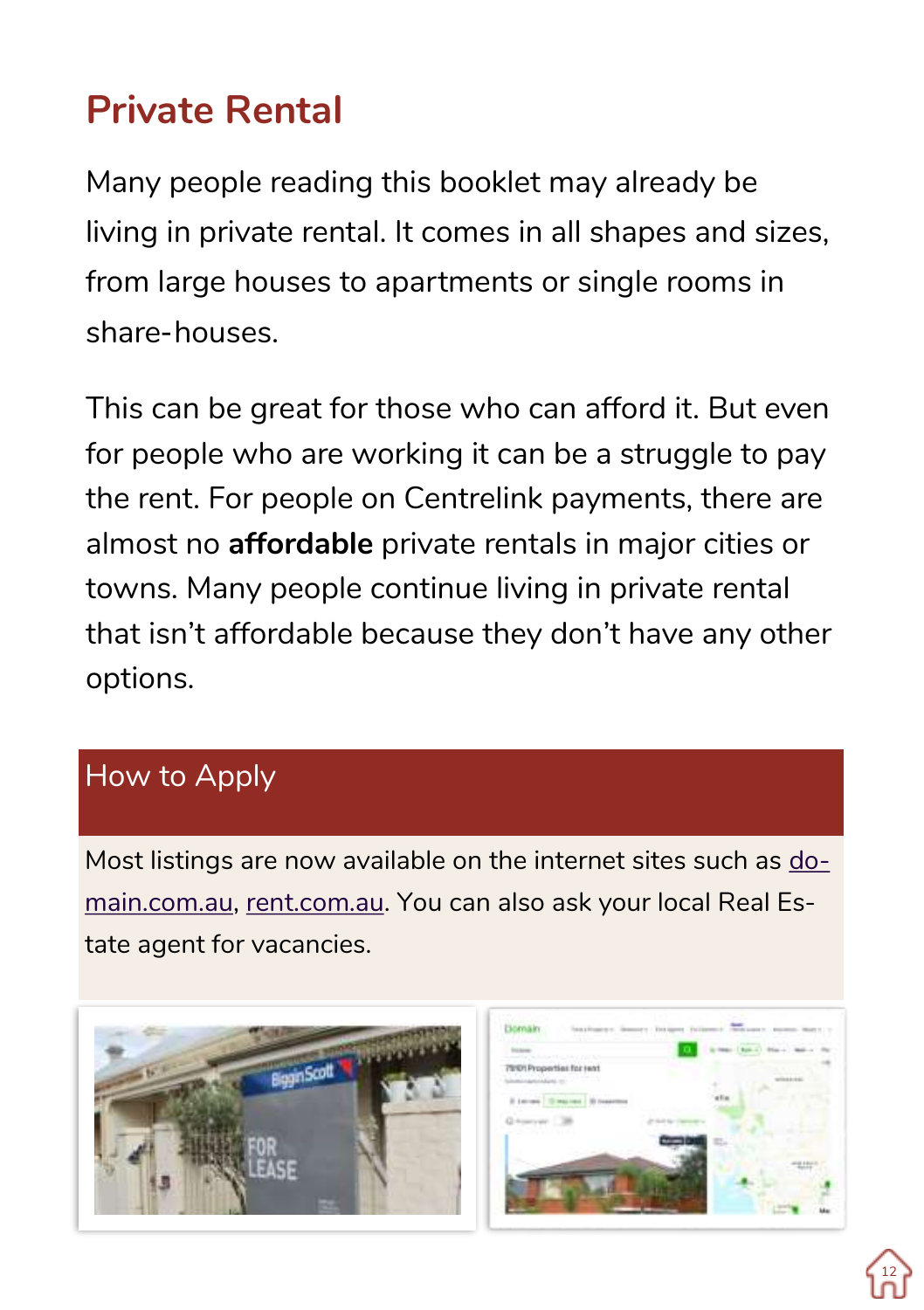| Cost before you<br>move in               | Bond is usually 4 weeks rent You may be eligible<br>for government help to pay your bond, through<br>the Bond Loan scheme. You may also be eligible<br>for money through the Housing Establishment<br>Fund You may be asked to pay up to 4 weeks in<br>rent in advance                                                          |
|------------------------------------------|---------------------------------------------------------------------------------------------------------------------------------------------------------------------------------------------------------------------------------------------------------------------------------------------------------------------------------|
| Cost each fort-<br>night                 | Rent is usually paid fortnightly or monthly. You<br>can apply for Commonwealth Rental<br>Assistance through Centrelink.                                                                                                                                                                                                         |
| Eligibility                              | You will be asked for information when you apply<br>for a rental property. For example:<br>references from other houses you have<br>rented in the past and from your employer<br>rental history<br>a guarantor<br>bank statements                                                                                               |
| Changes you can<br>make to your<br>house | You can ask your landlord to make changes to<br>the house to make it easier for you to live there.<br>The landlord must pay for repairs and they must<br>accept the cost of 'fair wear and tear' over the<br>time of you live there.                                                                                            |
| How long can you<br>stay there?          | About two-thirds of private tenants have a fixed<br>term lease that means they can stay in their home<br>for at least 12 months. Outside of a fixed lease,<br>landlords can give 60 days notice to vacate for<br>various reasons. If your landlord wants you to<br>leave, please call us for information about your<br>options. |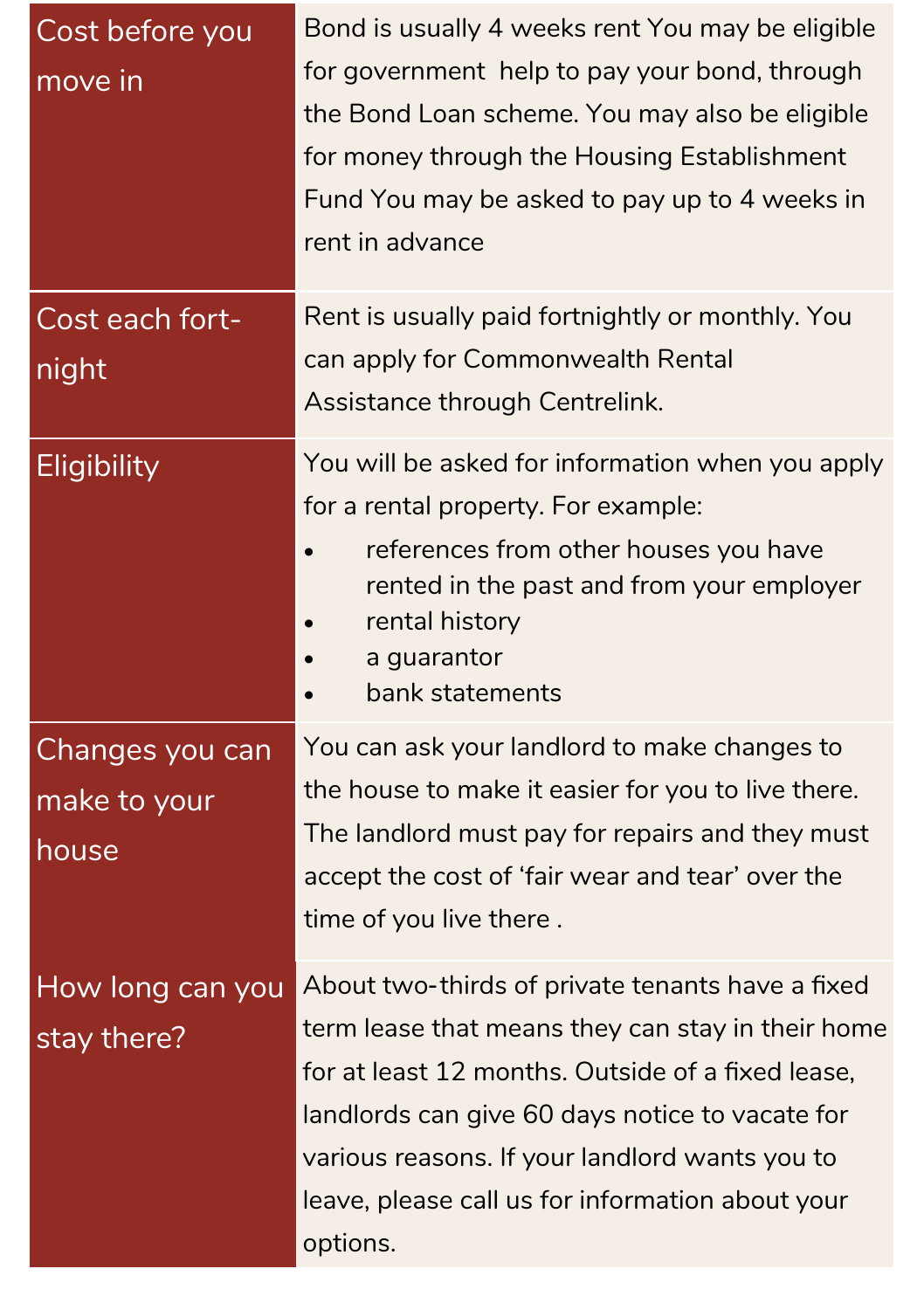## **Share-Housing**

One kind of private rental is sharehousing. People who are friends or have met on the internet join together to rent a house together. They might decide to start a new lease together. Or, somebody who already has a lease or owns a house decides to rent out rooms to other people.

Share-housing is usually associated with younger people and students. However more older people who don't want to live alone, and can't afford to, are living in share-housing.

Share-housing can save a lot of money compared with renting an apartment by yourself. It can also save you money on your bills.

If you find people you like to live with, it can also be great to have company at home. However, sharehousing can be even less secure than private rentals. If your name is not on the lease, you can be asked to leave without any legal protection.

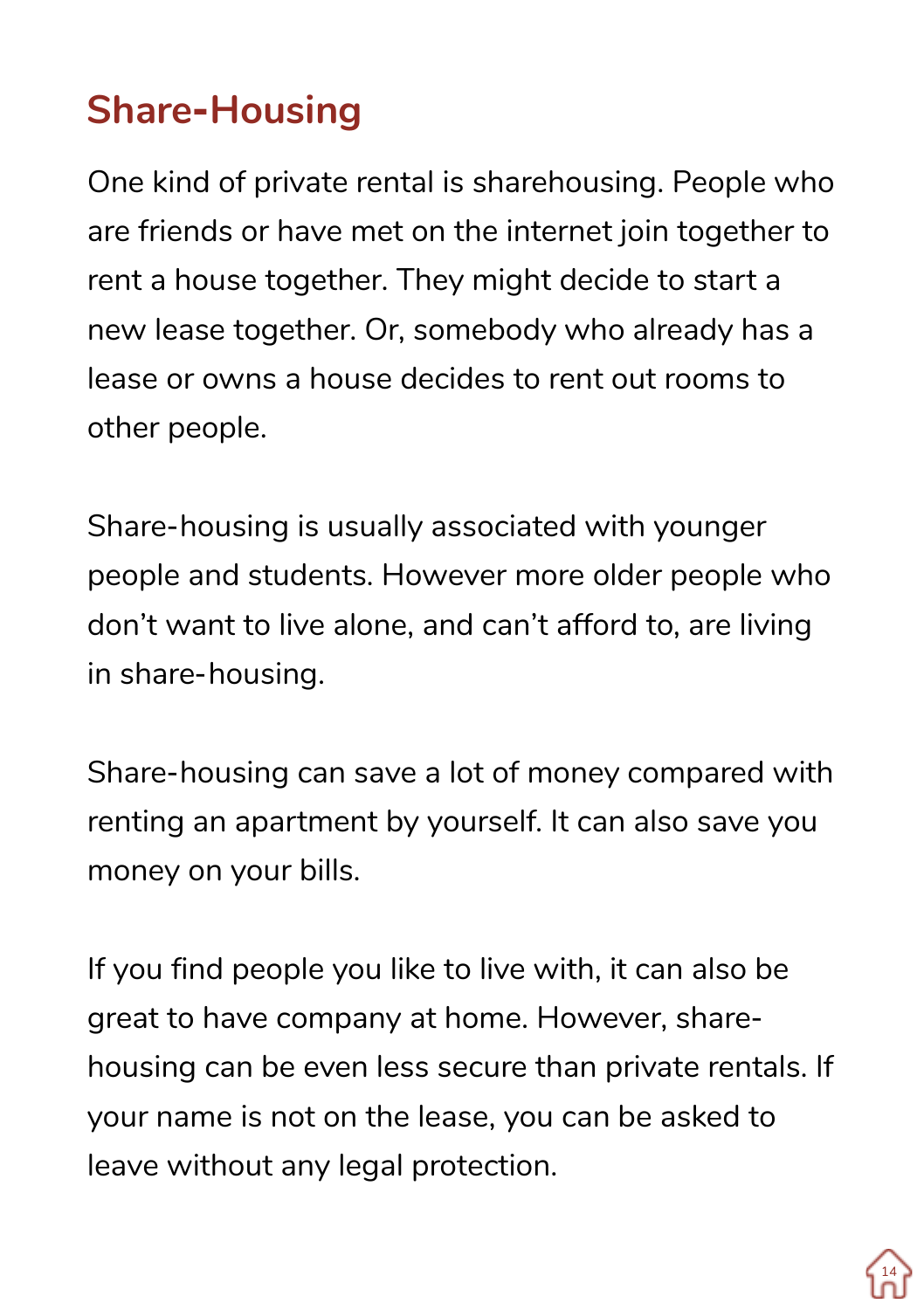

The BBC TV Show *Young Ones* was an infamous example of sharehousing. But these days, sharehousing is not only for young people.

#### How do I apply?

Sharehousing for older people is quite new and informal. There are some share-house listings specifically for older people at downsizing.com.au/property/senior-flatmate

You might be able to find a share-house through websites like flatmates.com.au or pages on Facebook such as fairy floss, but these pages are not targeted to older people .

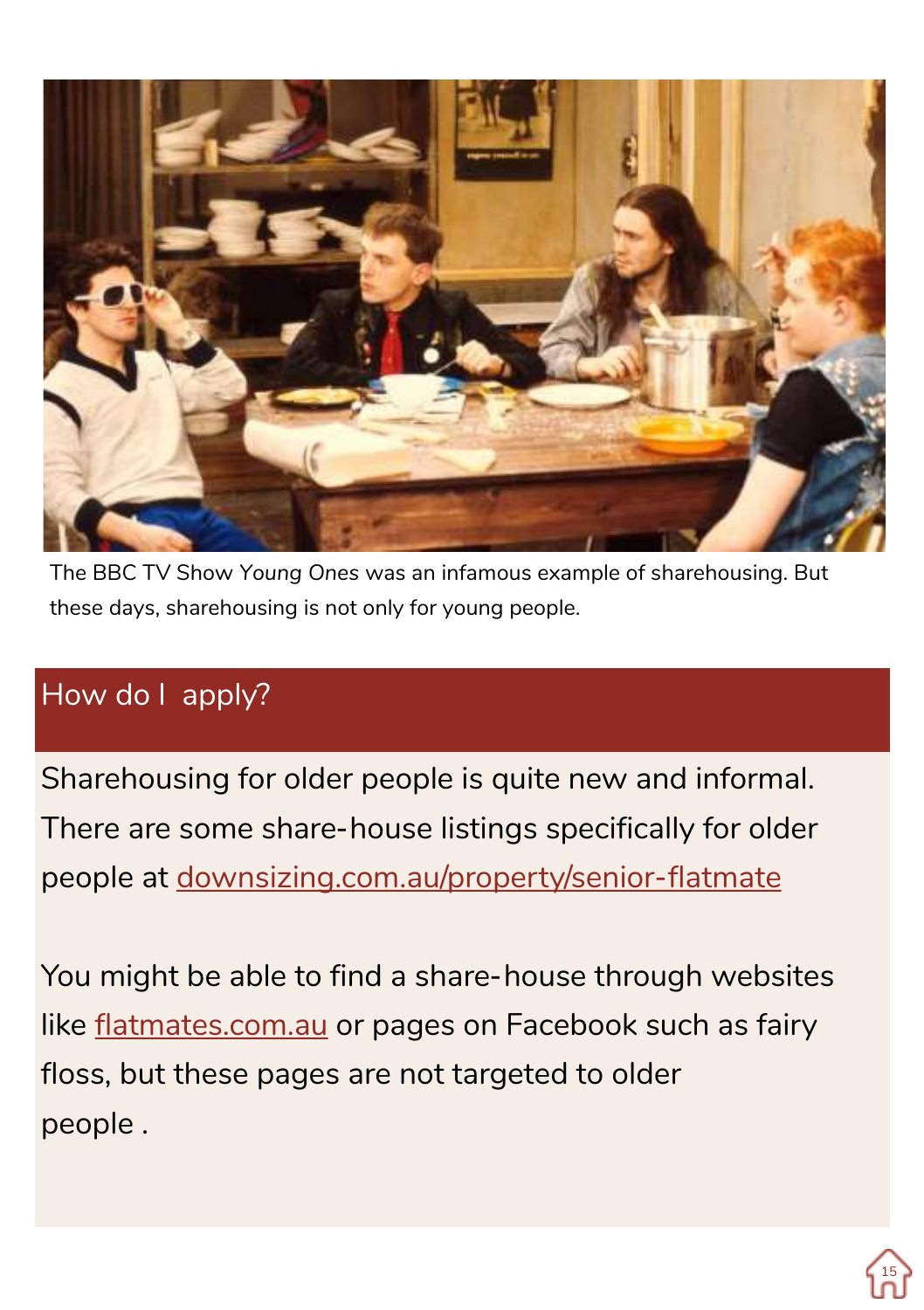| Cost before you                          | Bond is usually 4 weeks rent                                                                                                                                                                                                                                 |
|------------------------------------------|--------------------------------------------------------------------------------------------------------------------------------------------------------------------------------------------------------------------------------------------------------------|
| move in                                  | You may be eligible for government help to pay<br>your bond, through the Bond Loan scheme. You<br>may also be eligible for money through the Hous-<br>ing Establishment Fund<br>Rent in Advance: You may be asked to pay up to<br>4 weeks in rent in advance |
| Cost each fort-<br>night                 | Varies, but usually cheaper than private rental<br>by yourself. You can apply for Commonwealth<br>Rent Assistance to live in share-housing.<br>Rent is usually paid monthly in advance.                                                                      |
| Eligibility                              | Usually, existing house-mates decide who they<br>want to live with in a 'house-interview'.                                                                                                                                                                   |
| Location                                 | Sharehousing is more common in the inner-city                                                                                                                                                                                                                |
| Changes you can<br>make to your<br>house | Depending on the arrangement, you can make<br>the home feel like your own, or you can be made<br>to feel like you are in someone else's home.                                                                                                                |
| How long can you<br>stay there?          | Can be asked to leave by house-mates or given a<br>Notice to Vacate by landlords.                                                                                                                                                                            |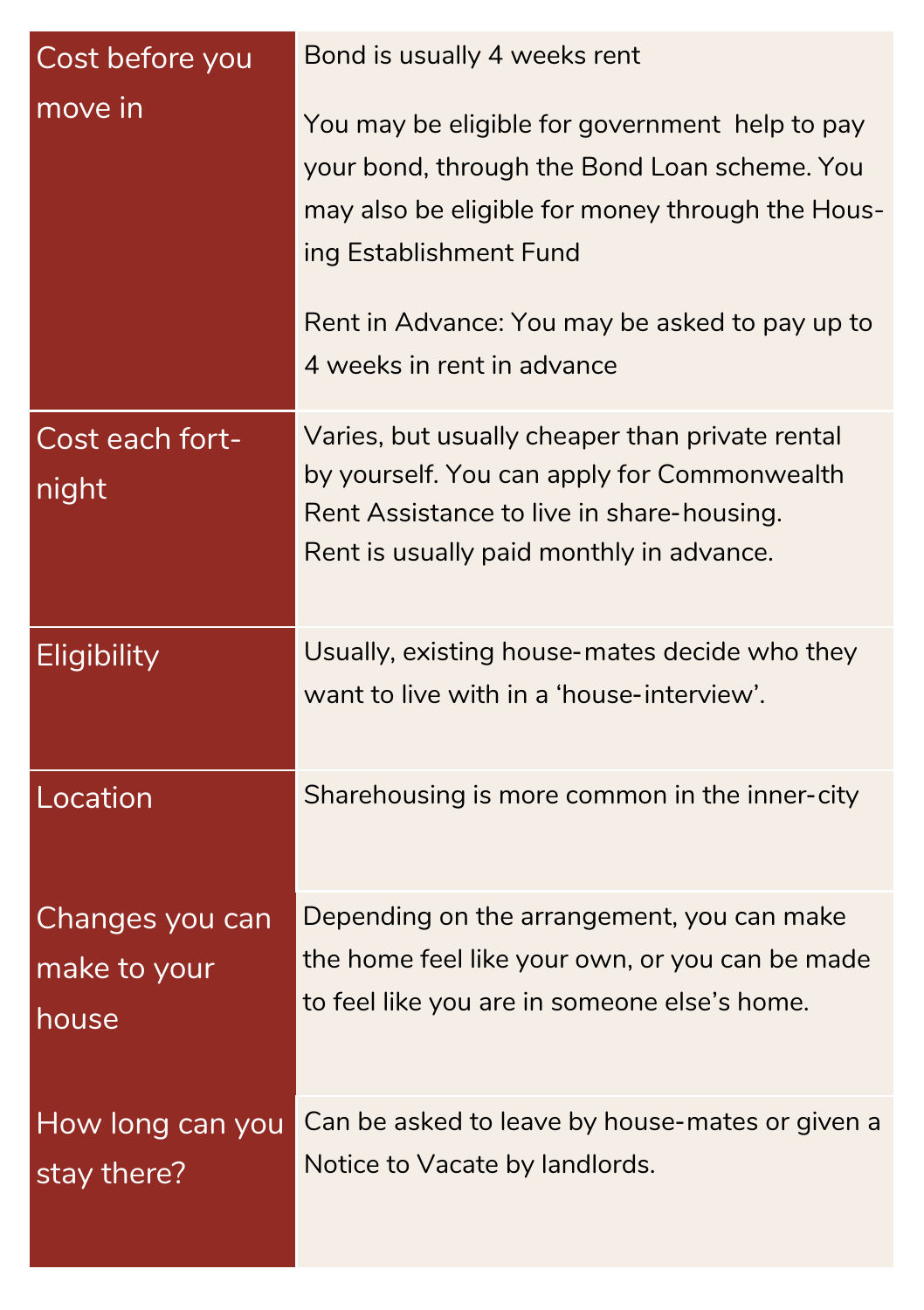# **Public Housing**

Public Housing is homes owned by the State Government, that are rented out to people with **low incomes** to have an **affordable** place to live.

Public Housing comes in all shapes and sizes. There are large towers in housing estates, there are also smaller groups of apartments, as well as free standing houses.

The Office of Housing, a division of the Department of Health & Human Services (DHHS), manages public housing. There is a variety of housing available for older people, and the DHHS will modify houses to suit your needs as you age.

Public Housing is the most **secure** housing for low income people who can not own their own homes. Rent will always remain at 25% of your income and in case you are asked to leave another home will be provided for you.

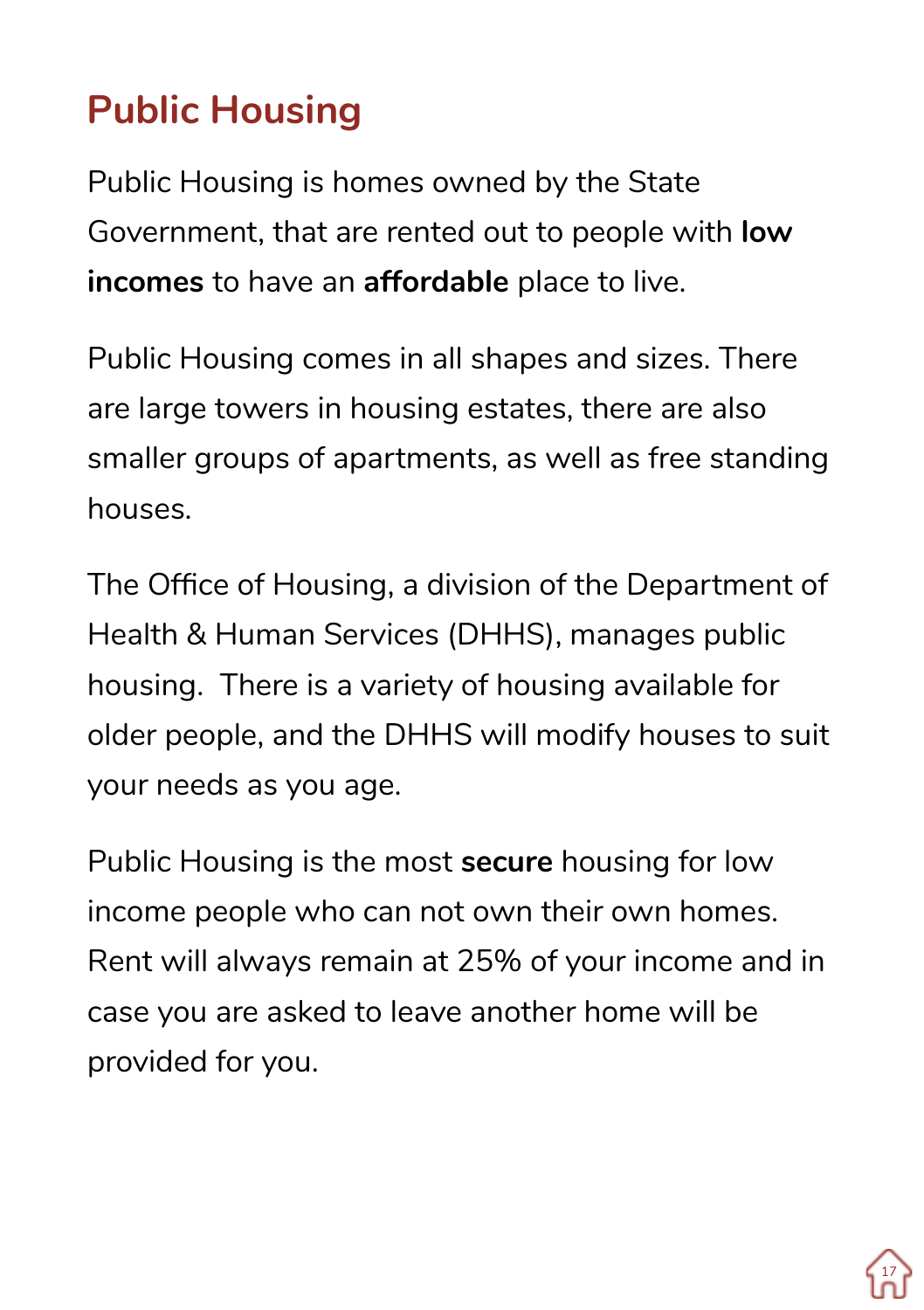

Public Housing comes in all shapes and sizes, from individual houses, townhouses, apartments up to large towers. Only 16% of Public Housing is in large towers like these.

4.5% of Australians have lived in some kind of public or community housing in their lifetimes.

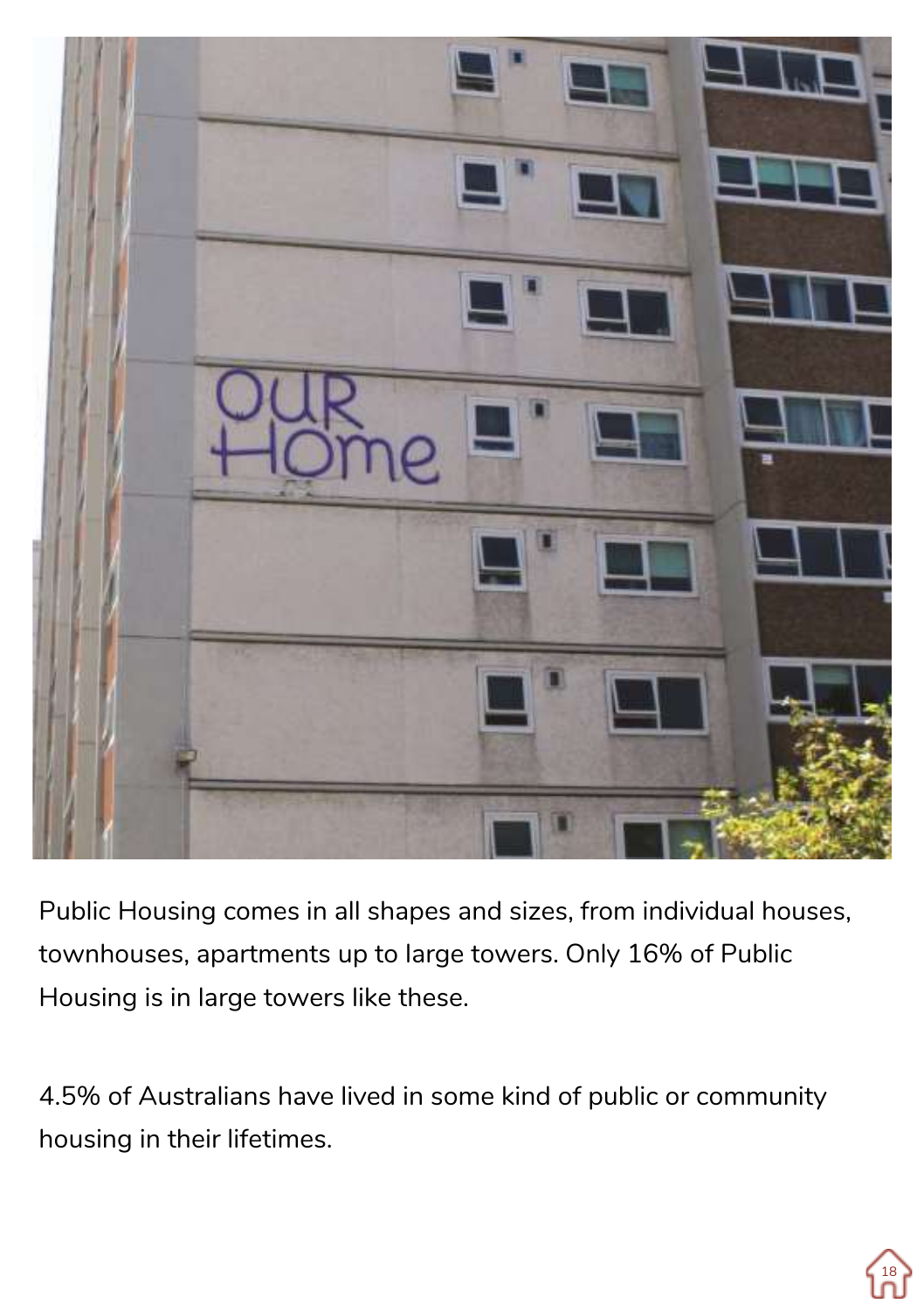

#### How do I apply?

To apply for public housing call Home at Last on **1300 735 178**. If you are an older person who is eligible for public housing, we can make an application with you, or refer you to another organisation who can. We will ensure you have the best chance of getting a home, according to your individual situation.

When making an application for Public Housing, you can also apply for Community Housing at the same time.

You can also apply by yourself by going to www.housing.vic.gov.au/apply-social-housing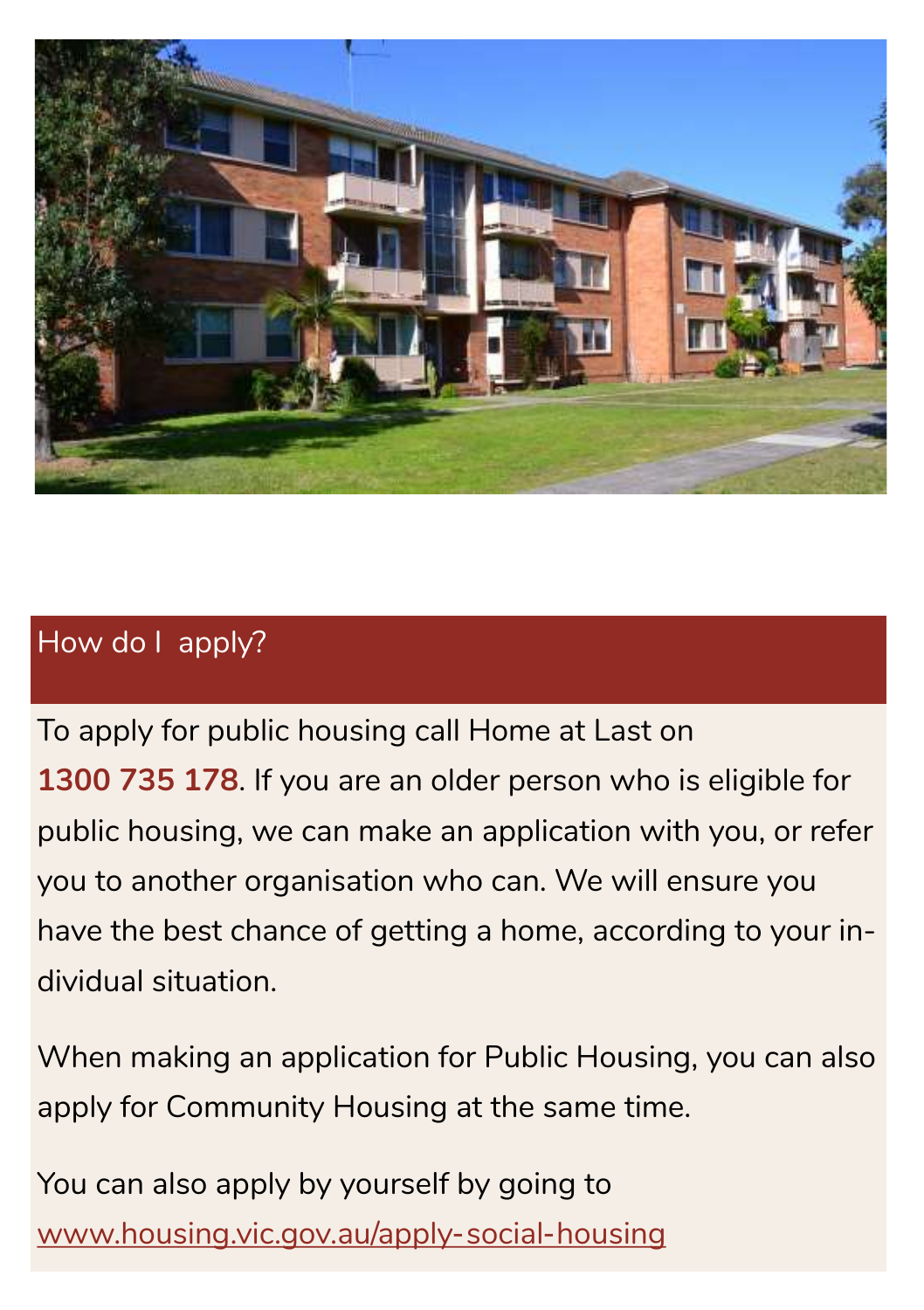| Cost before you<br>move in               | 2 weeks rent in advance.                                                                                                                                                                                                                                                                                                                                                                                             |
|------------------------------------------|----------------------------------------------------------------------------------------------------------------------------------------------------------------------------------------------------------------------------------------------------------------------------------------------------------------------------------------------------------------------------------------------------------------------|
| Cost each fort-<br>night                 | 25% of your income.<br>Centrelink does not pay Rent Assistance if you live in<br>public housing                                                                                                                                                                                                                                                                                                                      |
| Eligibility                              | Receiving an income from Centrelink<br>Have under \$31,520 in assets<br>To be eligible for priority public housing you<br>must have less than \$13,000 in assets, other-<br>wise the wait list is very long.                                                                                                                                                                                                         |
| Location                                 | Public Housing is often close to public transport<br>or shops. You can specify two areas where you<br>would like to live ideally that is close to your fami-<br>ly or community. However you don't get to<br>choose the exact location. You will be given a<br>maximum of two offers of homes as they become<br>available. There is a lack of public housing so you<br>will not always get to choose where you live. |
| Changes you can<br>make to your<br>house | The Office of Housing will make any changes<br>that are needed to make it easier for you to live<br>there. It has no cost for you.                                                                                                                                                                                                                                                                                   |
| stay there?                              | How long can you As long as you need it.                                                                                                                                                                                                                                                                                                                                                                             |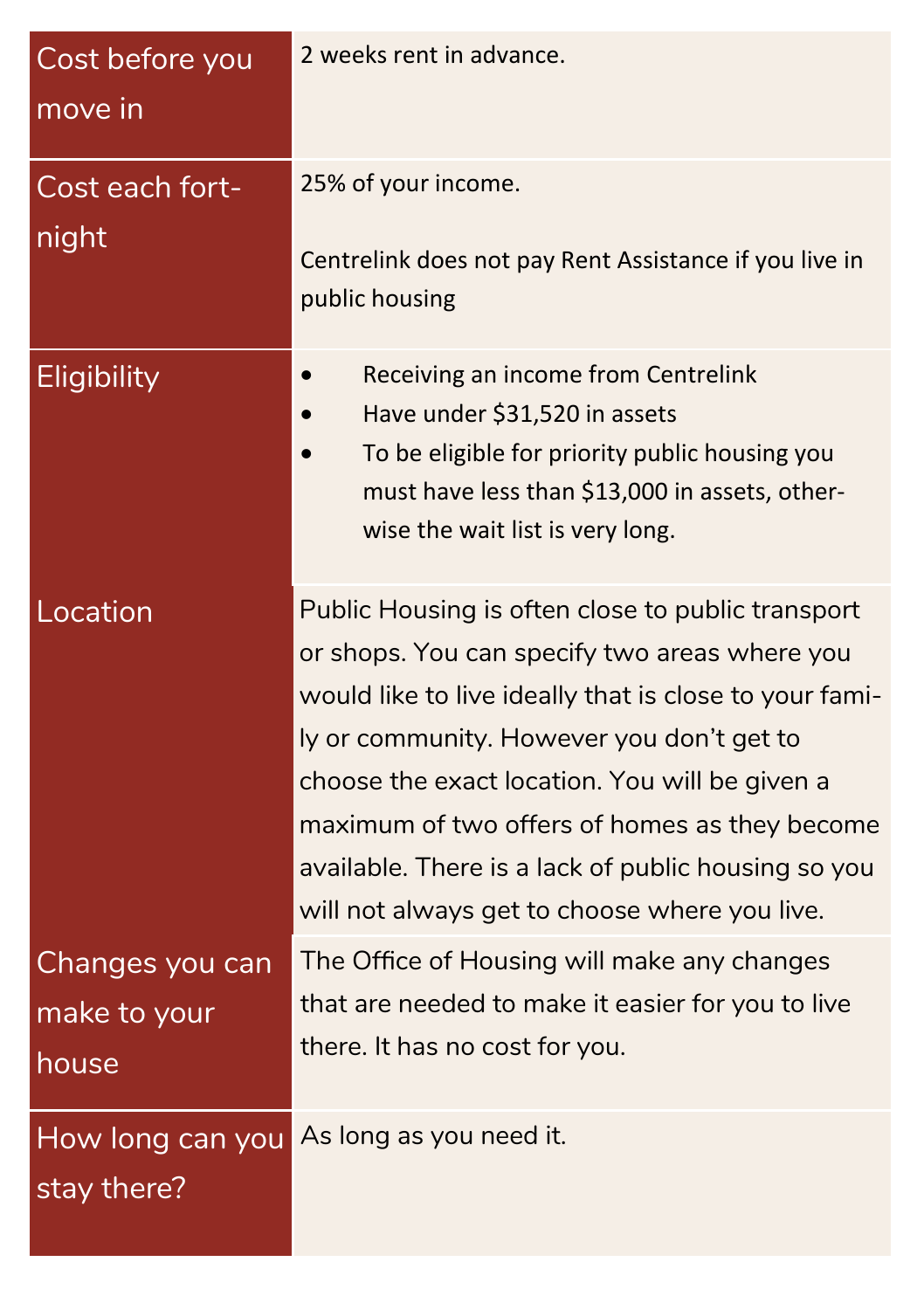

Many public and community houses look like a standard suburban homes.



A more unusual shaped building, built to be public housing near Sydney Harbour

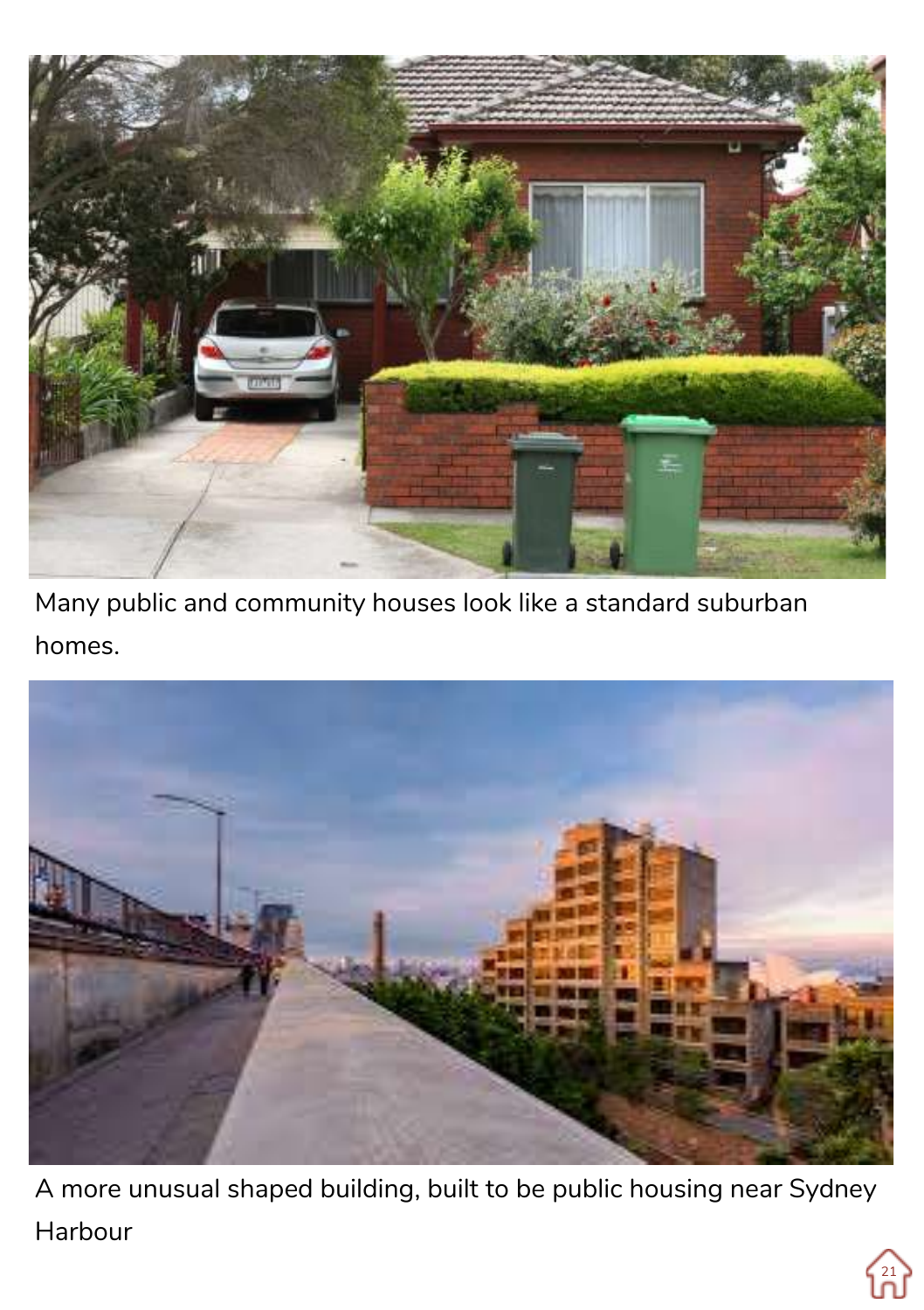# **Community Housing**

Community housing is houses that are owned by notfor-profit organisations. Community housing also comes in many shapes and sizes. Some are modern apartments, while others are ordinary houses.

Community housing can also vary in the way that it is managed. Some housing is managed by big organisations that own a lot of houses, others by little groups.

Most Community Housing Providers will assist you to modify your home to suit your needs as you age.

Community Housing usually costs 30% of your income as well as 100% of Commonwealth Rent Assistance. There is also some Community Housing that is charged as a percentage of **market rent**. Market Rent is the average amount that a house would cost if rented out privately.

How do I apply?

When making an application for Public Housing you can apply for Community Housing at the same time. Contact us on **1300 765 178** for help to apply.

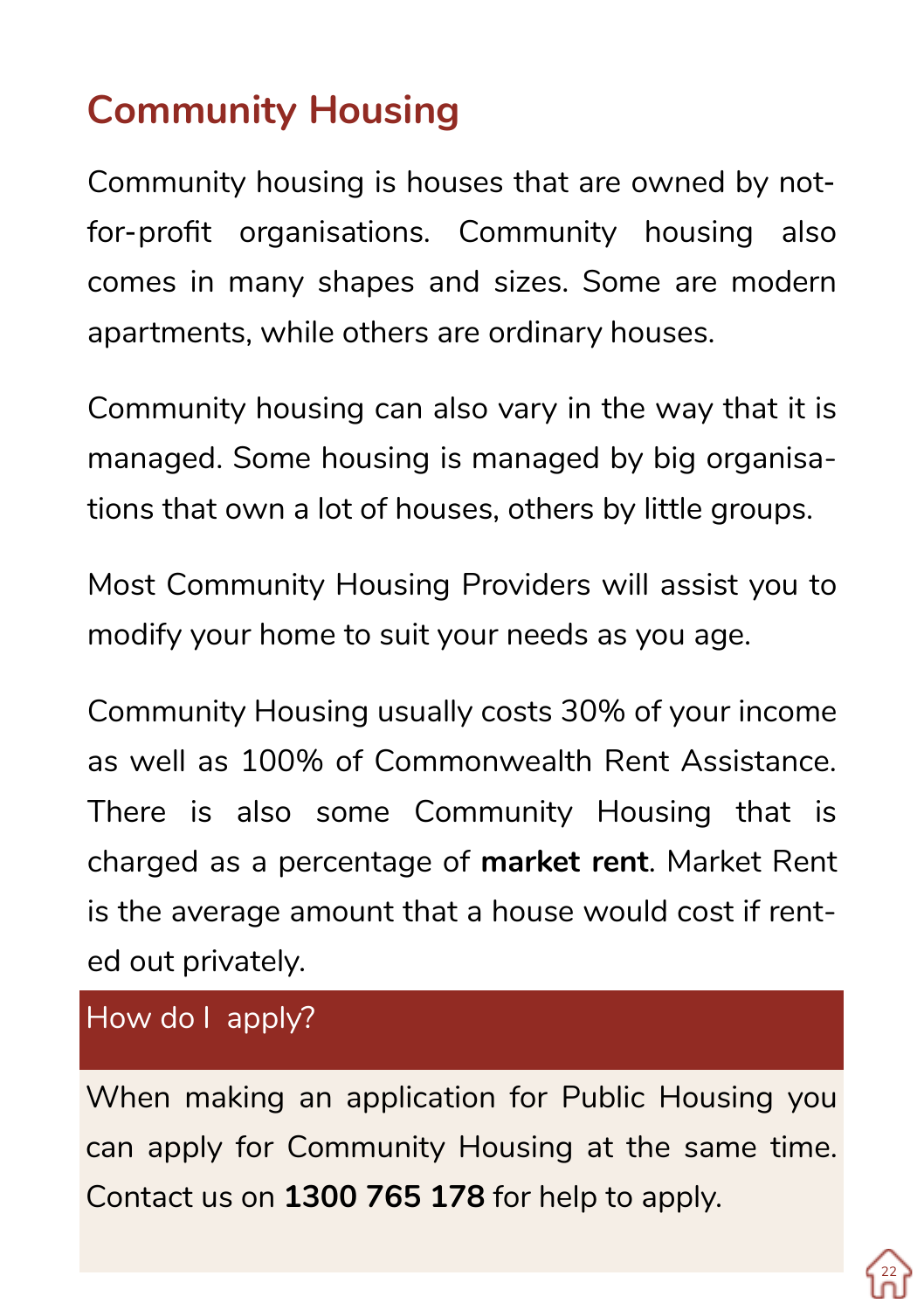| Cost before you<br>move in               | There is a usually a one month bond to pay when<br>you move into Community Housing. HAAG may<br>be able to help you with bond and the costs of<br>moving.                                                                                                                                                                                                             |
|------------------------------------------|-----------------------------------------------------------------------------------------------------------------------------------------------------------------------------------------------------------------------------------------------------------------------------------------------------------------------------------------------------------------------|
| Cost each week                           | Usually 30% of your income, as well as Com-<br>monwealth Rent Assistance if you receive it.                                                                                                                                                                                                                                                                           |
| Eligibility                              | For some 'affordable' housing, you may be<br>eligible if you are employed on a low in-<br>come.<br>For most Community Housing, you must be<br>receiving an income from Centrelink<br>& have less than \$31,520 in assets<br>To be eligible for priority Community hous-<br>ing you must have less than \$13,000 in as-<br>sets, otherwise the wait list is very long. |
| Changes you can<br>make to your<br>house | You can request that your community housing<br>provider makes changes to your house if you<br>need it.                                                                                                                                                                                                                                                                |
| How long can<br>you stay there?          | As long as you need it.                                                                                                                                                                                                                                                                                                                                               |

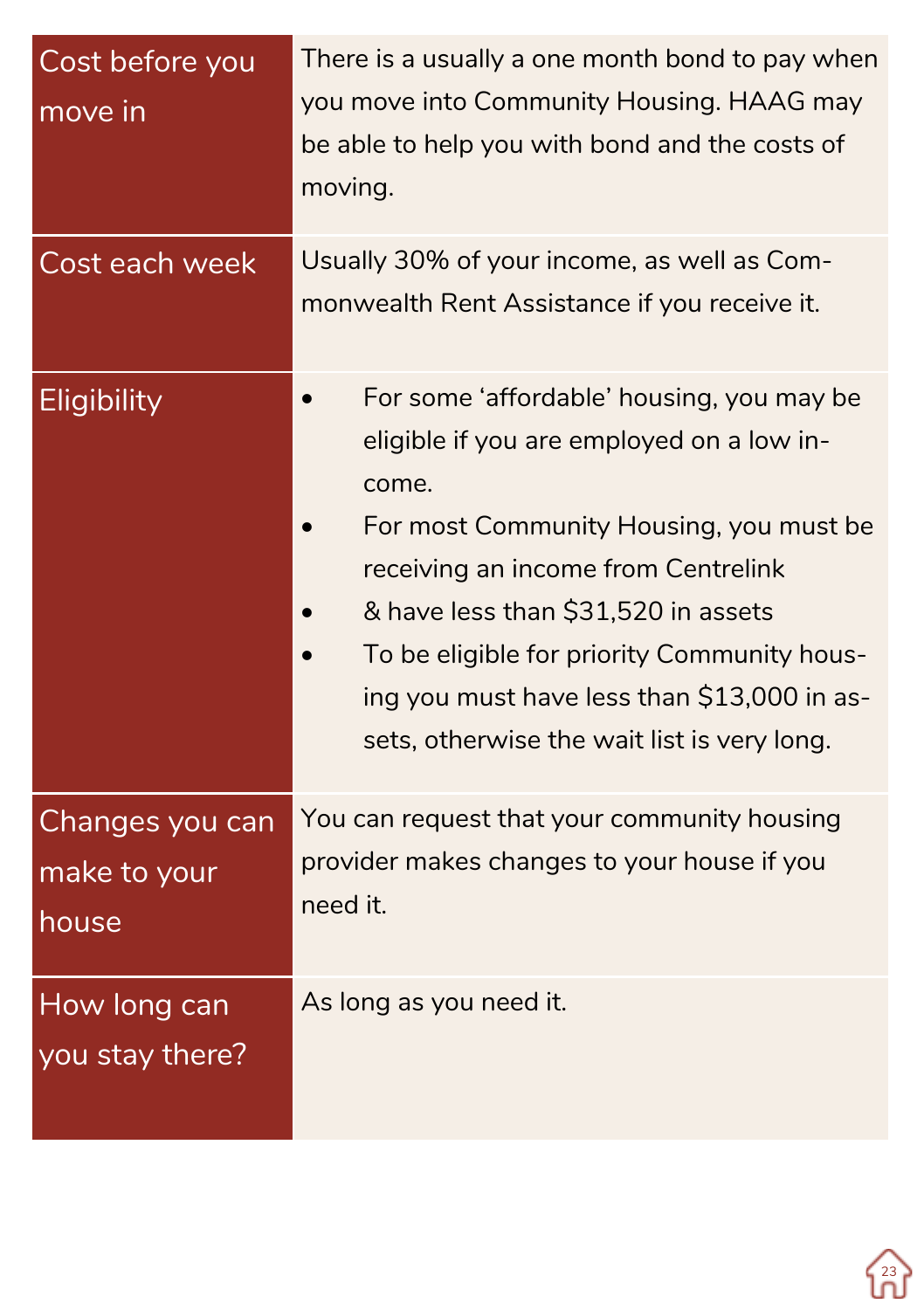# **Housing Cooperatives**

Housing Cooperatives are similar to Community Housing providers. They also provide secure and affordable housing to people with low incomes. The difference is the tenants are also members of the cooperative, have a say in the running of the organisation, and the maintenance of their houses.

Housing cooperatives can also be hard to find and apply for. If you make an application on the Victorian Housing Register you might also be offered a place to live in a Housing Cooperative.

#### How do I apply?

When making an application for Public Housing or Community Housing you can apply to live in a housing cooperative at the same time. Contact us on **1300 765 178** for help to apply.

You can find a list of Housing Cooperatives, which includes some Community Housing providers at

chimes.force.com/RegisteredHousing?aType=hp

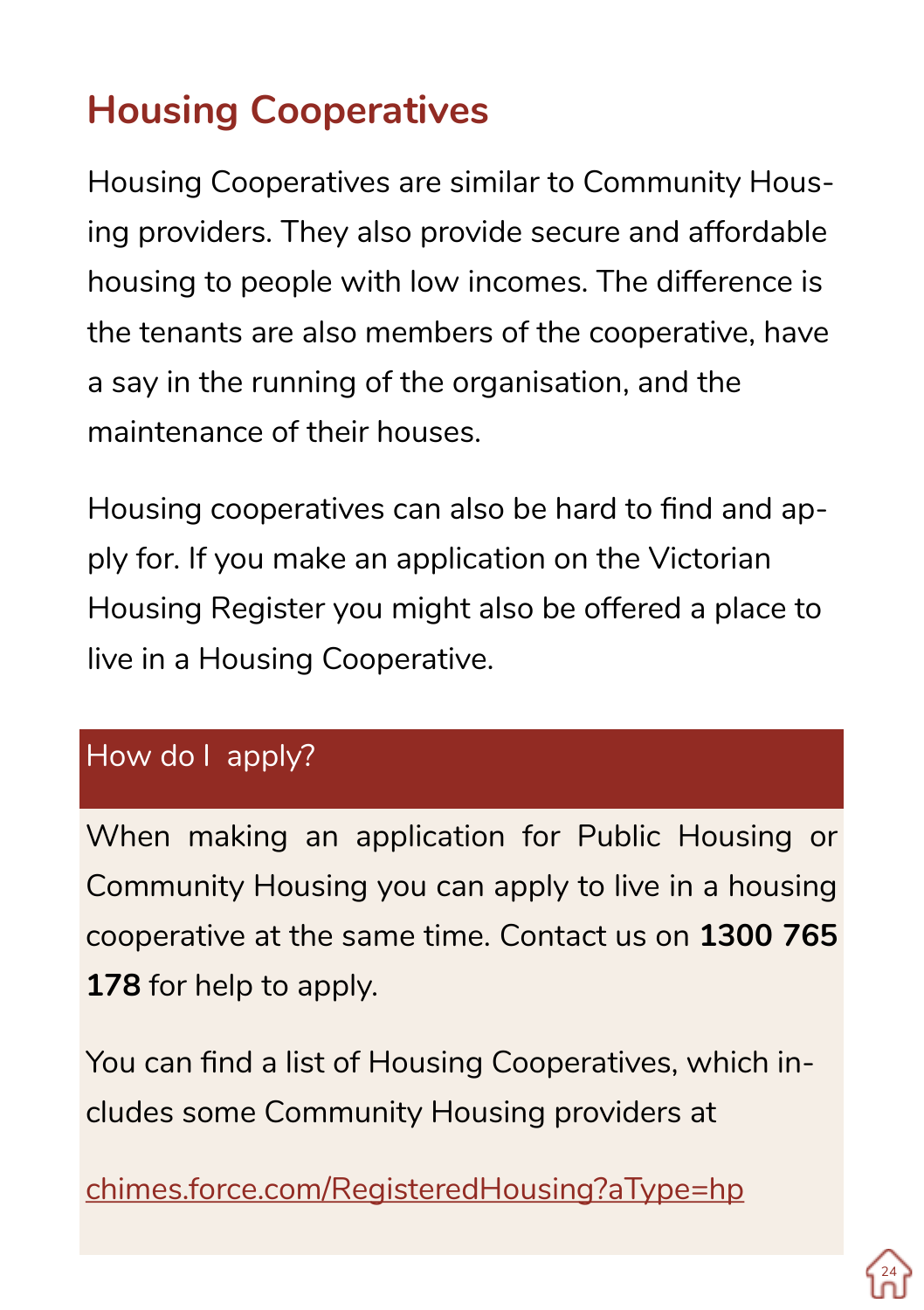

A housing cooperative building with a sunflower growing in the community garden out the front.

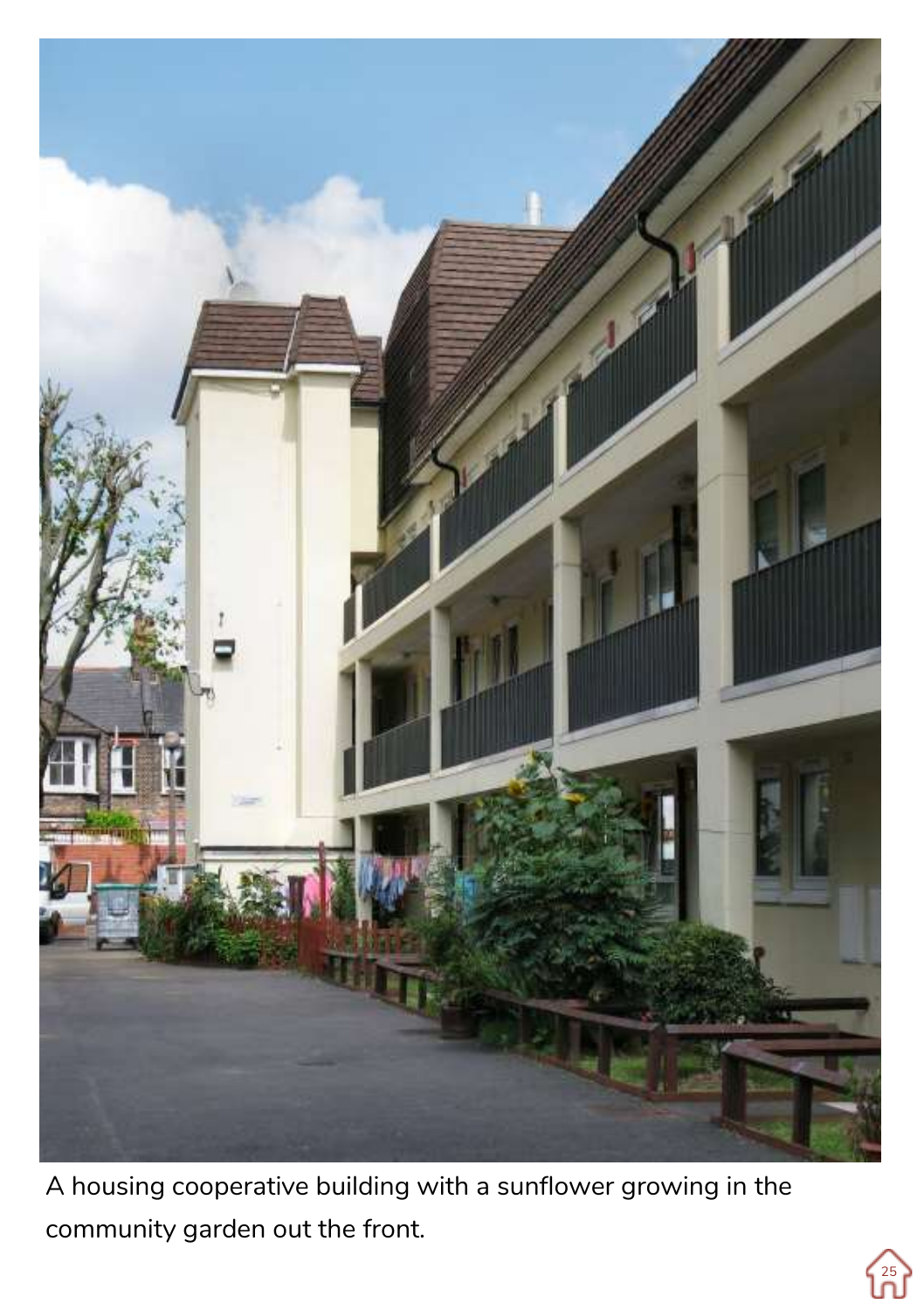### **Movable Units (Granny Flats)**

The affectionately named *Granny Flat* is a small, separate house out the back of another larger house, like a bungalow. They are often used by families who want to live close by their older relatives or teenage children.

If you don't have a Granny Flat, but you do have a friend or relative with a backyard or land where you could put one, you can rent one from the Office of Housing.

Like Public Housing, Movable Units cost 25% of your income.

They are small houses that have a loungeroom, small kitchen, bedroom and bathroom. A stove, heater and a hot water service are also provided. Walls and ceilings are fully insulated, and vinyl floors are fitted in the kitchen and bathroom areas with carpet in the loungeroom and bedroom. Two bedroom units are also available for couples with medical needs.

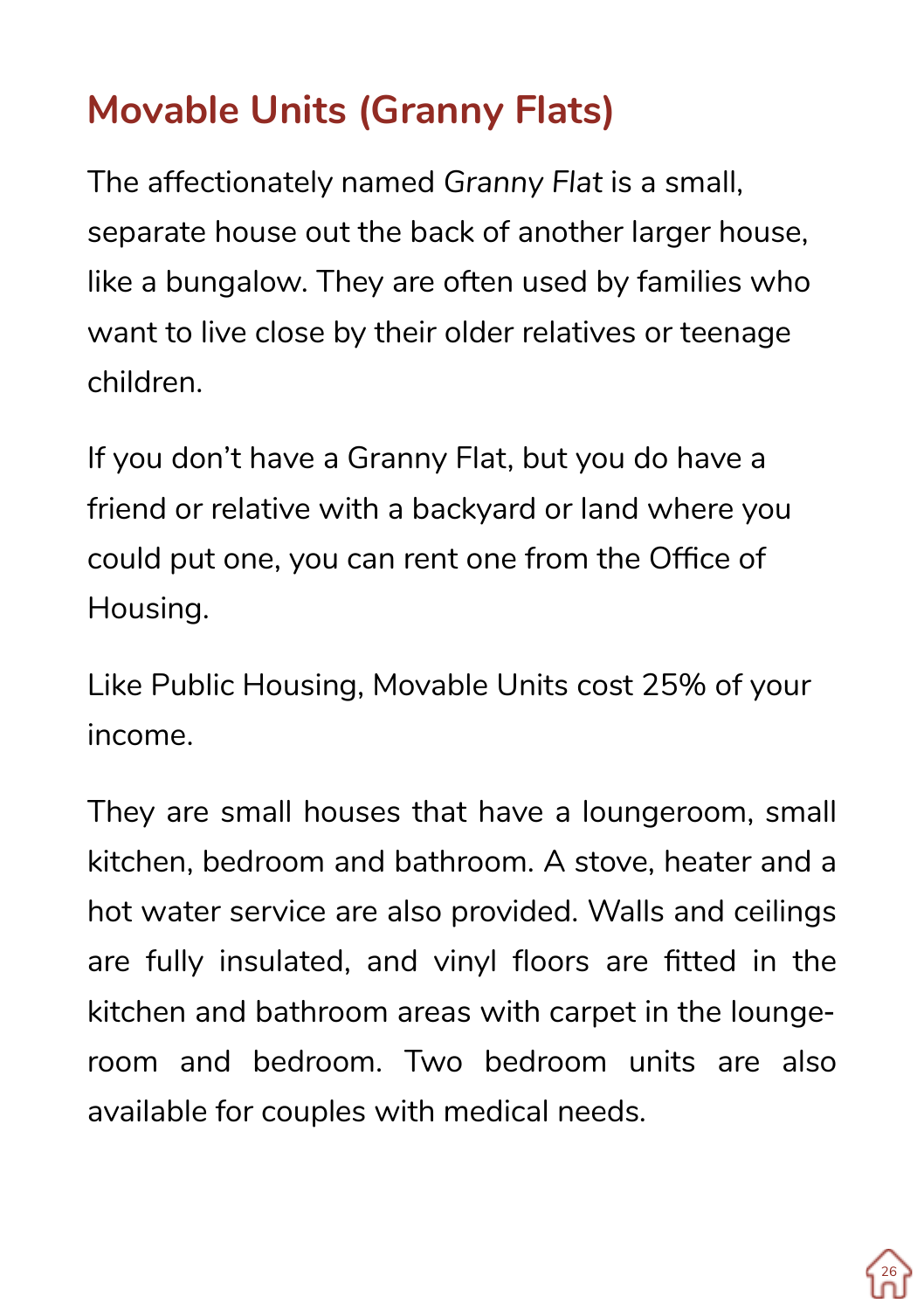

A typical movable unit provided by the Victorian Government

The waiting time for Movable Units is approximately 3-6 months and all connections such as sewerage, electricity and gas are supplied at no charge by the Office of Housing.

The owner of the property needs to help you to apply with a Certificate of Title and sewerage plan. When the Movable Unit is no longer required it is removed and relocated to another home.

#### How do I apply?

Apply directly to the Office of Housing by calling **1300 655 049** or www.housing.vic.gov.au/movable-units

Contact us on **1300 765 178** for help to apply for a Movable Unit.

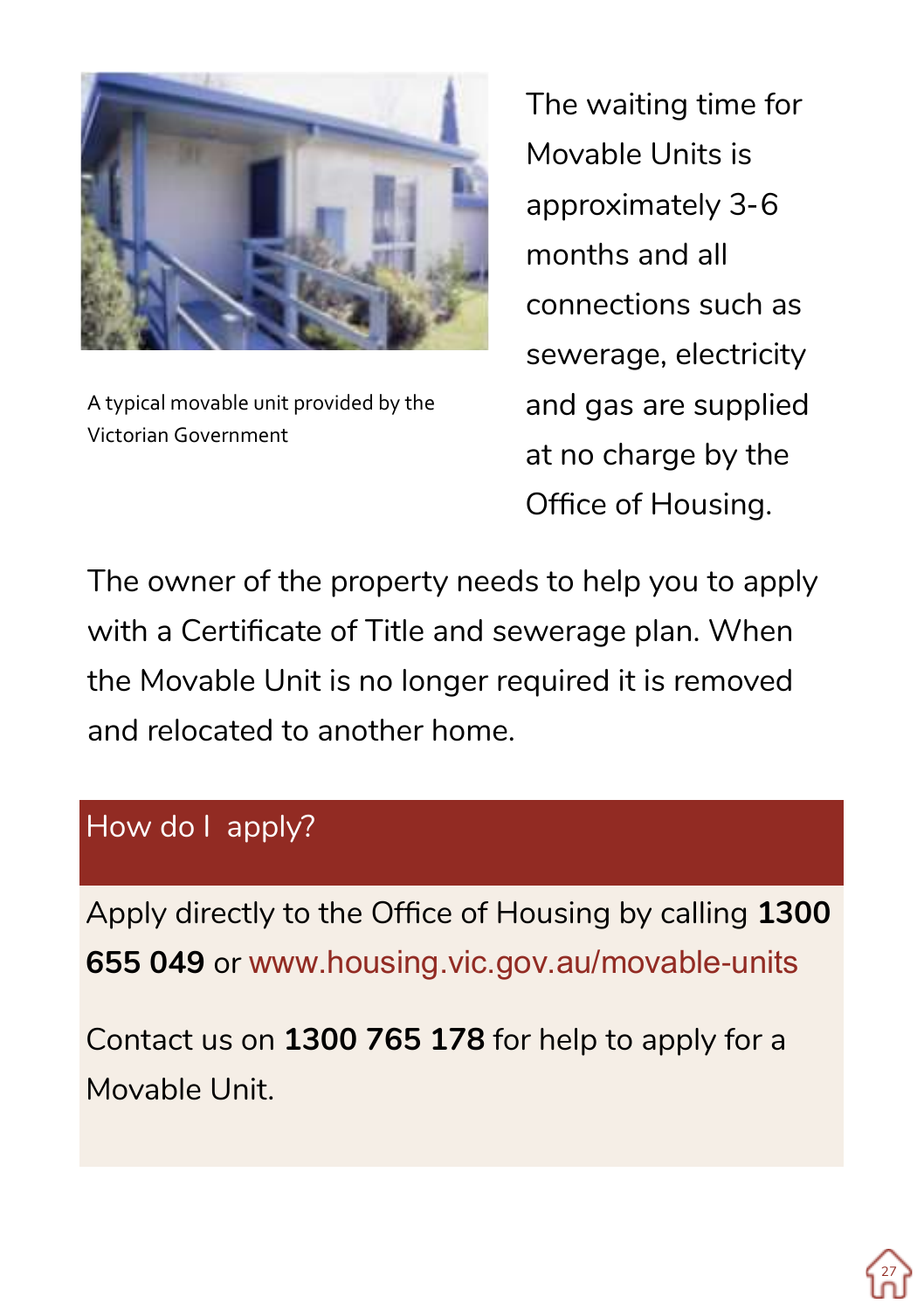| Cost before you<br>move in               | There is a one month bond to pay when you<br>move into Public Housing. HAAG may be able to<br>help you with bond and the costs of moving.                                                                                               |
|------------------------------------------|-----------------------------------------------------------------------------------------------------------------------------------------------------------------------------------------------------------------------------------------|
| Cost each week                           | 25% of your income.<br>Centrelink does not pay Rent Assistance if you<br>live in a movable unit                                                                                                                                         |
| Eligibility                              | Receiving an income from Centrelink                                                                                                                                                                                                     |
|                                          | Have under \$31,520 in assets                                                                                                                                                                                                           |
| Location                                 | In the backyard of a friend or relative who you<br>feel you can live closely to.                                                                                                                                                        |
| Changes you can<br>make to your<br>house | Units are adapted to suit your needs and modifi-<br>cations and maintenance are done by the Depart-<br>ment of Housing                                                                                                                  |
| How long can you<br>stay there?          | As long as you need it or until the home owner/<br>renter no longer wants the unit in the backyard                                                                                                                                      |
| Legal Coverage                           | Tenants in Movable Units are not covered by the<br>Residential Tenancies Act and do not have strong<br>rights under Victorian law. For more information<br>on laws that govern living in a Movable Unit con-<br>tact us on 1300 765 178 |
|                                          |                                                                                                                                                                                                                                         |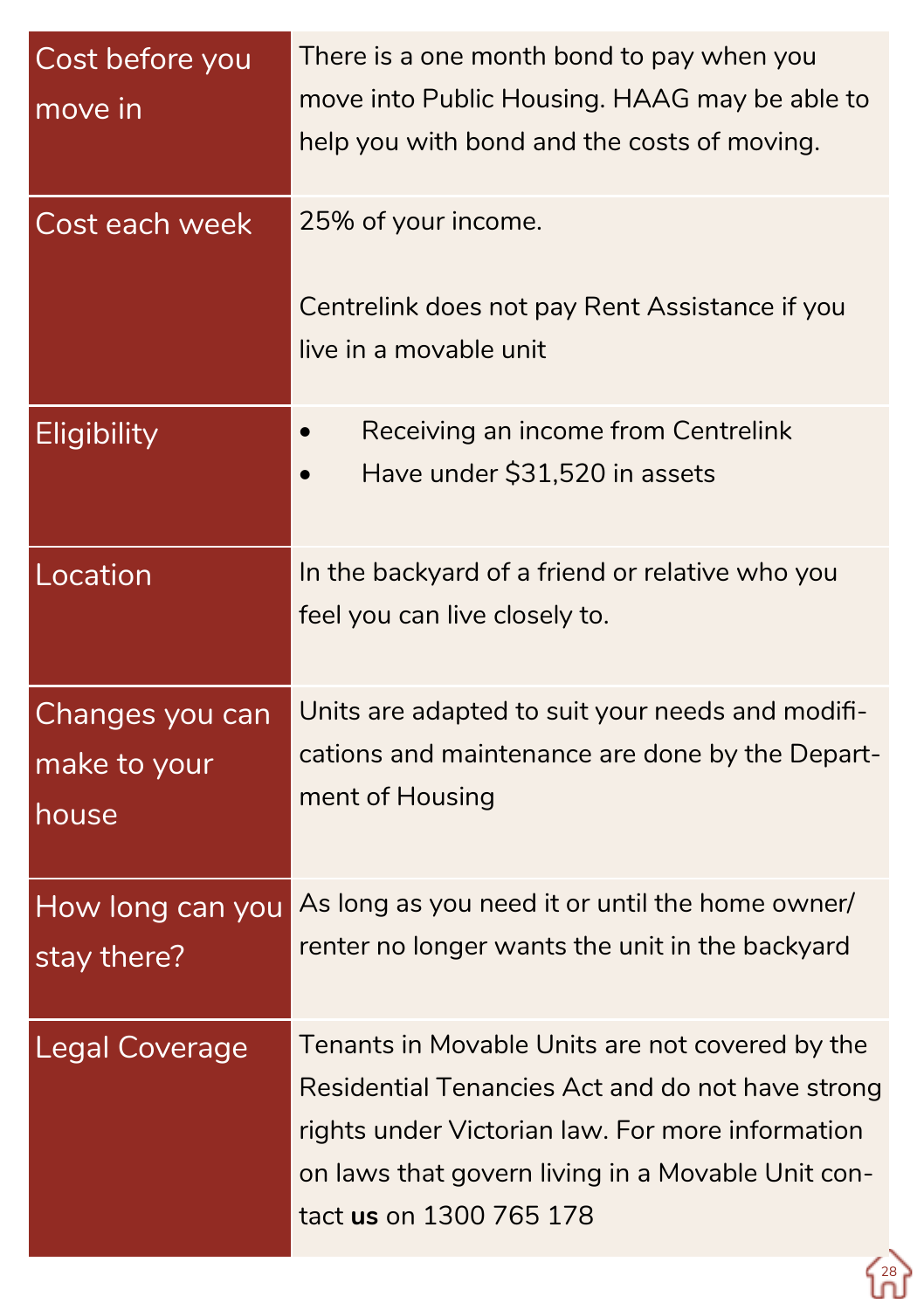

Granny Flats are not a new idea! Here is an example of a house for an older royal widow in ancient China.



The floor plans for a Granny Flat provided by the Department of housing

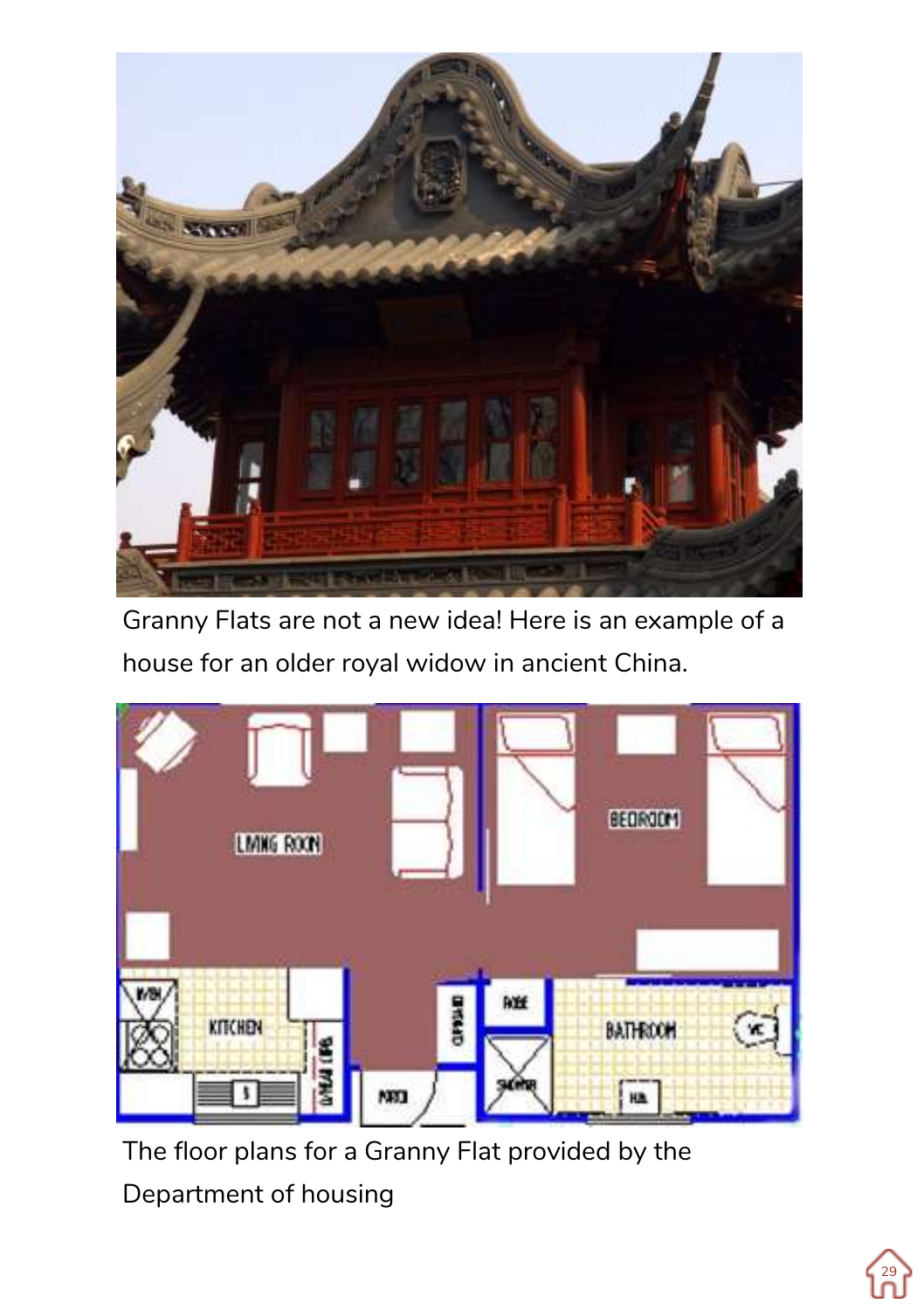#### **Caravan Parks or "Residential Parks"**

Some people think of caravan parks as a place to go on holiday, but for many people it is their permanent home. There are estimated to be 10,000 permanent residents in caravan and residential parks in Victoria!

Often "Caravan Parks" aren't really caravans, they are more permanent buildings, that you can't just pack up and move.

Sometimes caravan parks only charge a weekly or monthly rent. In other parks you can 'buy' a caravan but you still have to pay rent as well. You do not own the land, so if the caravan park decides to sell the land, they can ask you to leave.

#### How do I apply?

You can ask at your local caravan park if they have permanent accommodation. Most caravan parks in Victoria are also listed on this website: vicparks.com.au/park-category/looking-for-a-newhome-residential-parks/

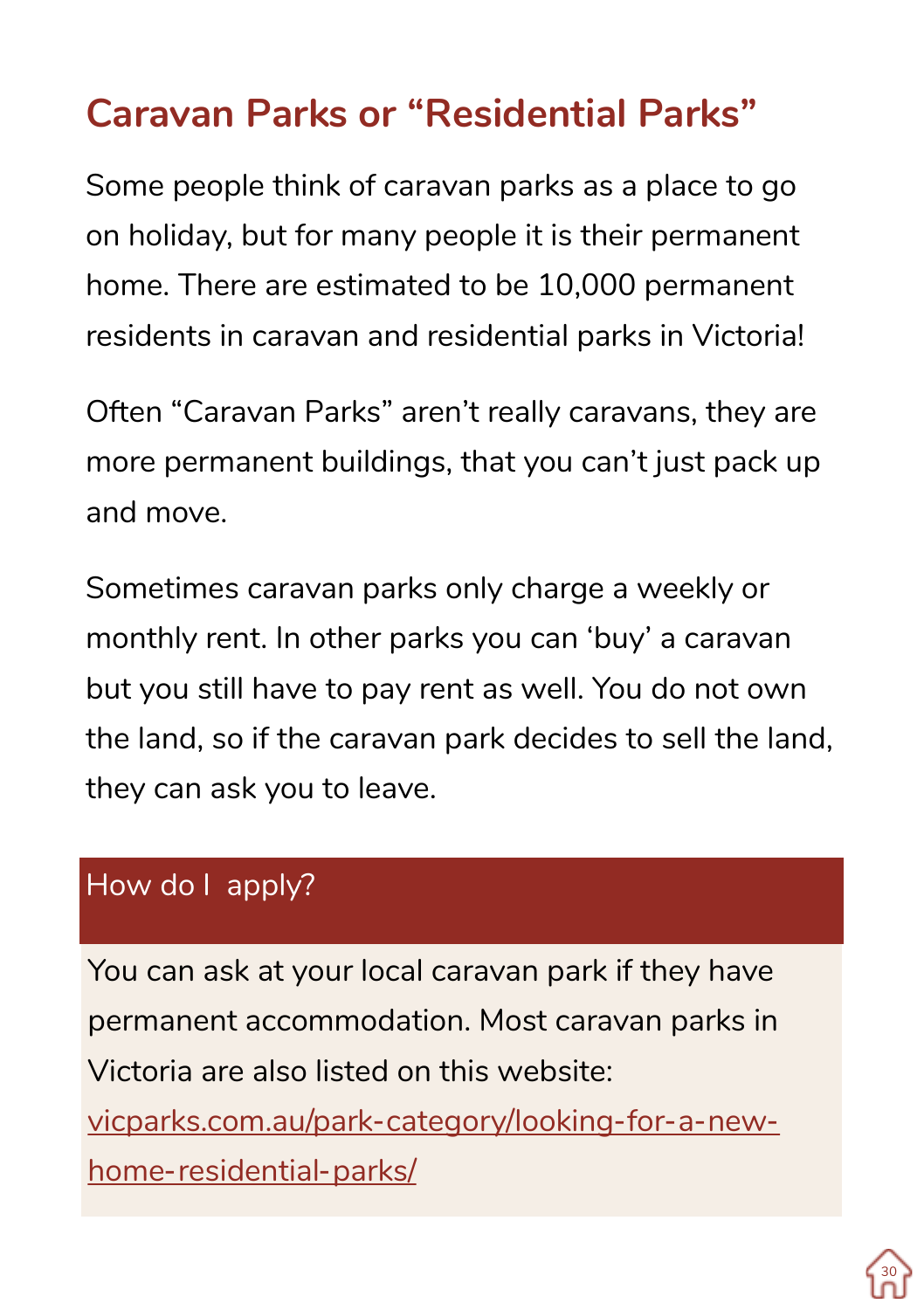| Cost before you<br>move in               | Ingoing costs vary greatly, from free or very low<br>cost to quite expensive, almost retirement-village<br>standard units.                                                                                             |
|------------------------------------------|------------------------------------------------------------------------------------------------------------------------------------------------------------------------------------------------------------------------|
| Cost each week                           | <b>Ongoing</b> costs also vary. If possible, compare<br>both the ingoing, ongoing, and leaving costs be-                                                                                                               |
| Changes you can<br>make to your<br>house | Changes usually require permission. Changes<br>made often don't increase the value of your unit.<br>Residents are sometimes disappointed they can't<br>recover the cost of renovations when they even-<br>tually sell. |
| How long can you<br>stay there?          | Caravan parks may be long term accommoda-<br>tion, however you can be asked to leave, or the<br>park could be closed down or redeveloped.                                                                              |



Caravan and residential park houses can look like caravans, but some look more like small houses.

(31)<br>โกโ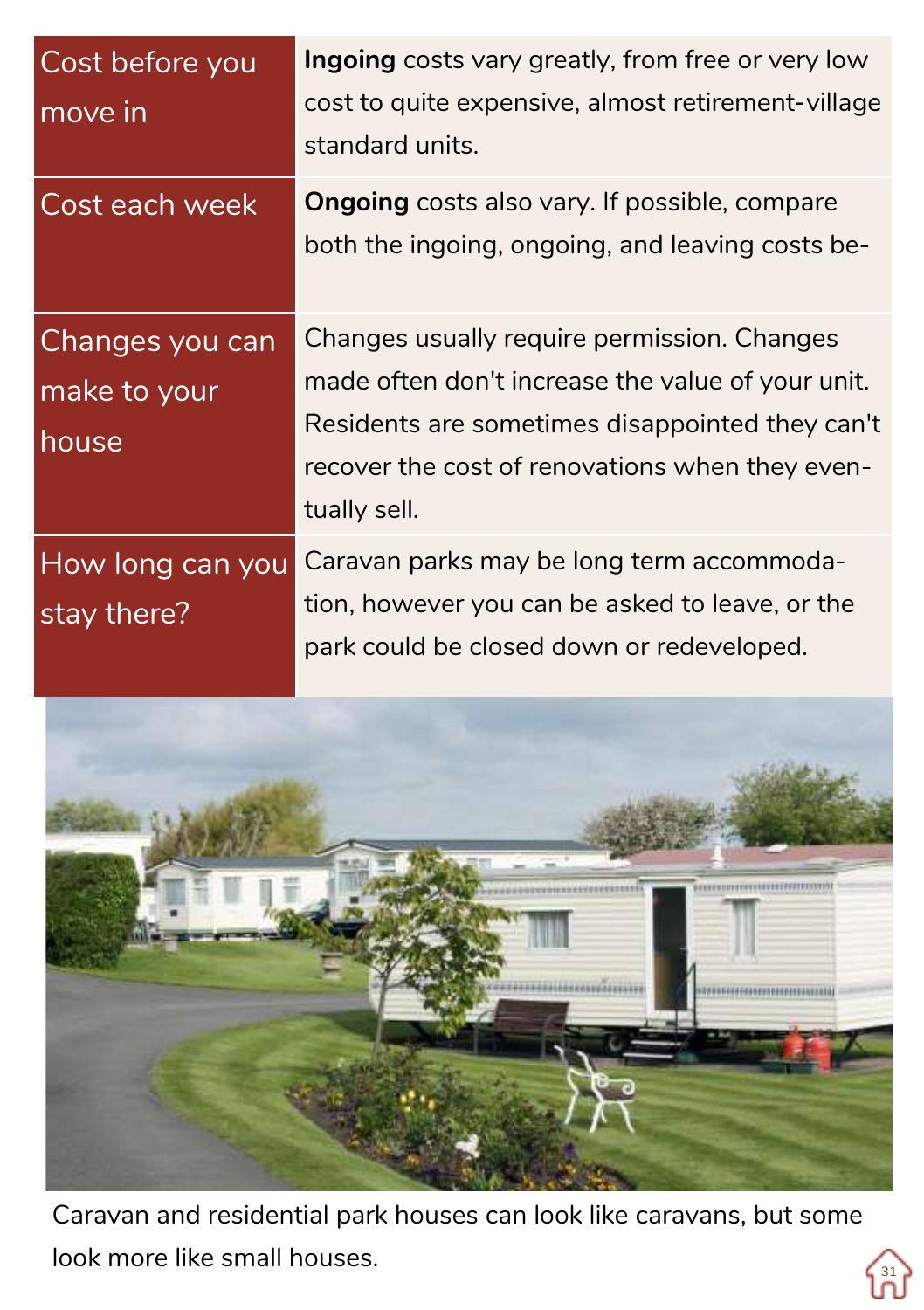# **Tiny Houses**

"Tiny Houses" are very small houses, often built on trailers so as to be portable, much like a caravan. They have been associated with environmentalists who want to reduce the space and materials they use. They have also been suggested as an option for older people wanting to live in a small, self contained space.

Like a Movable Unit you will need to have a friend, family member with a place to park your Tiny House. However they are not usually available for rent, you'll have to buy one, or build your own. Tiny Houses are usually not connected to mains power, water, or sewerage. You may be able to borrow these facilities from a main house, or equip them with solar panels and water tanks.

There are also some groups of people getting together to build affordable tiny houses together in their community. If you hear of such a project in your community, such as this one in Geelong facebook.com/groups/microvillage/ you might want to get involved – keeping in mind that they may not be built yet, and there may be significant costs involved.

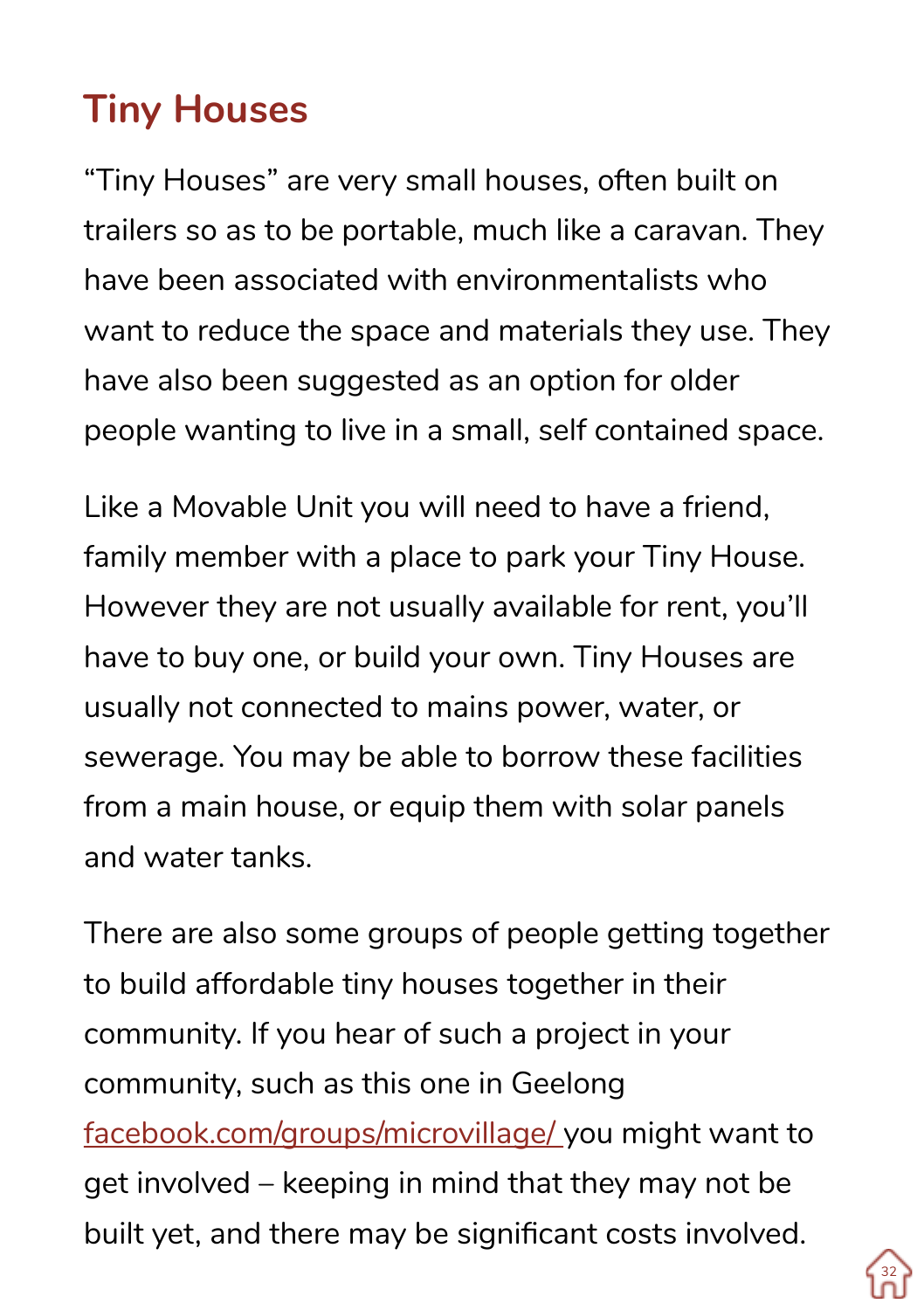| Cost before you<br>move in               | To buy a tiny houses can cost from \$10,000 for a<br>really tiny tiny house, up to \$150,000 for a larger,<br>custom built house with all the fittings.                                                                                             |
|------------------------------------------|-----------------------------------------------------------------------------------------------------------------------------------------------------------------------------------------------------------------------------------------------------|
| Cost each fort-<br>night                 | You will need to make arrangements to pay rent<br>on the land that you park your Tiny House.                                                                                                                                                        |
| Eligibility                              | Anyone can live in a tiny house, but they need<br>land to place it. Tiny Houses have been used to<br>get around council regulations prohibiting per-<br>manent buildings, because they are movable.                                                 |
| Location                                 | Wherever you can park it.                                                                                                                                                                                                                           |
| Changes you can<br>make to your<br>house | A tiny house is yours to make and modify. Many<br>tiny houses have 2 stories and have steep stairs<br>to access bedrooms. They are not build to Uni-<br>versal Accessible Housing Design principles, so<br>may present problems for you as you age. |
| How long can you<br>stay there?          | If you don't own the land to park your Tiny<br>House, the owners can ask you to leave.                                                                                                                                                              |

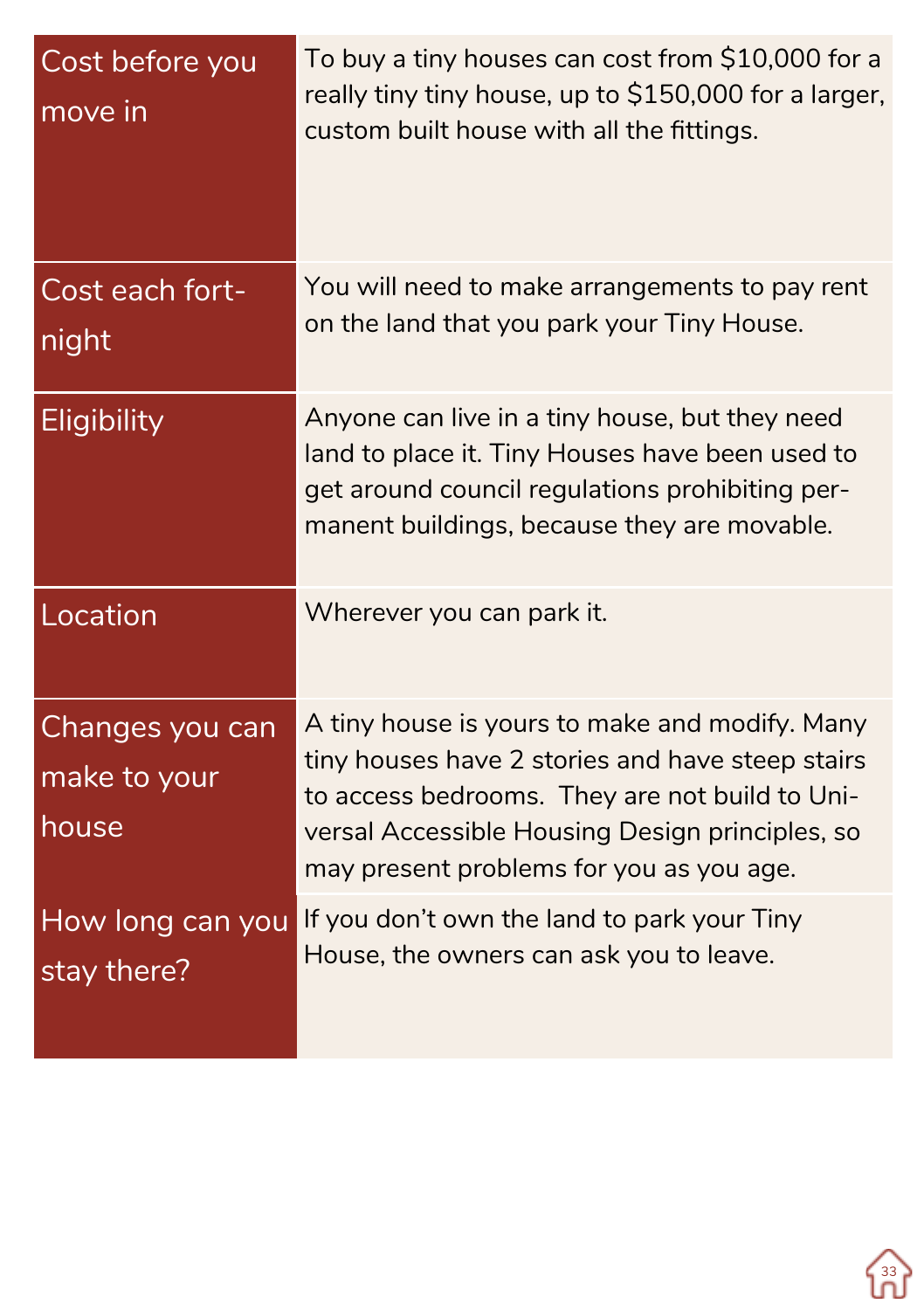# **Independent Living Units**

Not-for-profit retirement villages are also known as Independent Living Units (ILUs). Most of them are onebedroom units which are self-contained, with a bathroom, toilet and kitchen, so you can live independently.

There are around 250 ILUs in Victoria, managed by hundreds of different not-for-profit organisations. Eligibility for Independent Living Units is as varied as the number of organisations that manage them. Generally, they are available for people over 60 years of age who have retired from full-time employment. The vast majority of residents are on the aged pension.

#### How do I apply?

Independent Living Units can be hard to find, contact and apply for. We have a Retirement Housing Database that is there to help you. Visit findahome.oldertenants.org.au/ilus to see a map of them all! Many of those ILUs may not have vacancies, so give our retirement housing team a call on 96547380 if you are having trouble finding an ILU.

34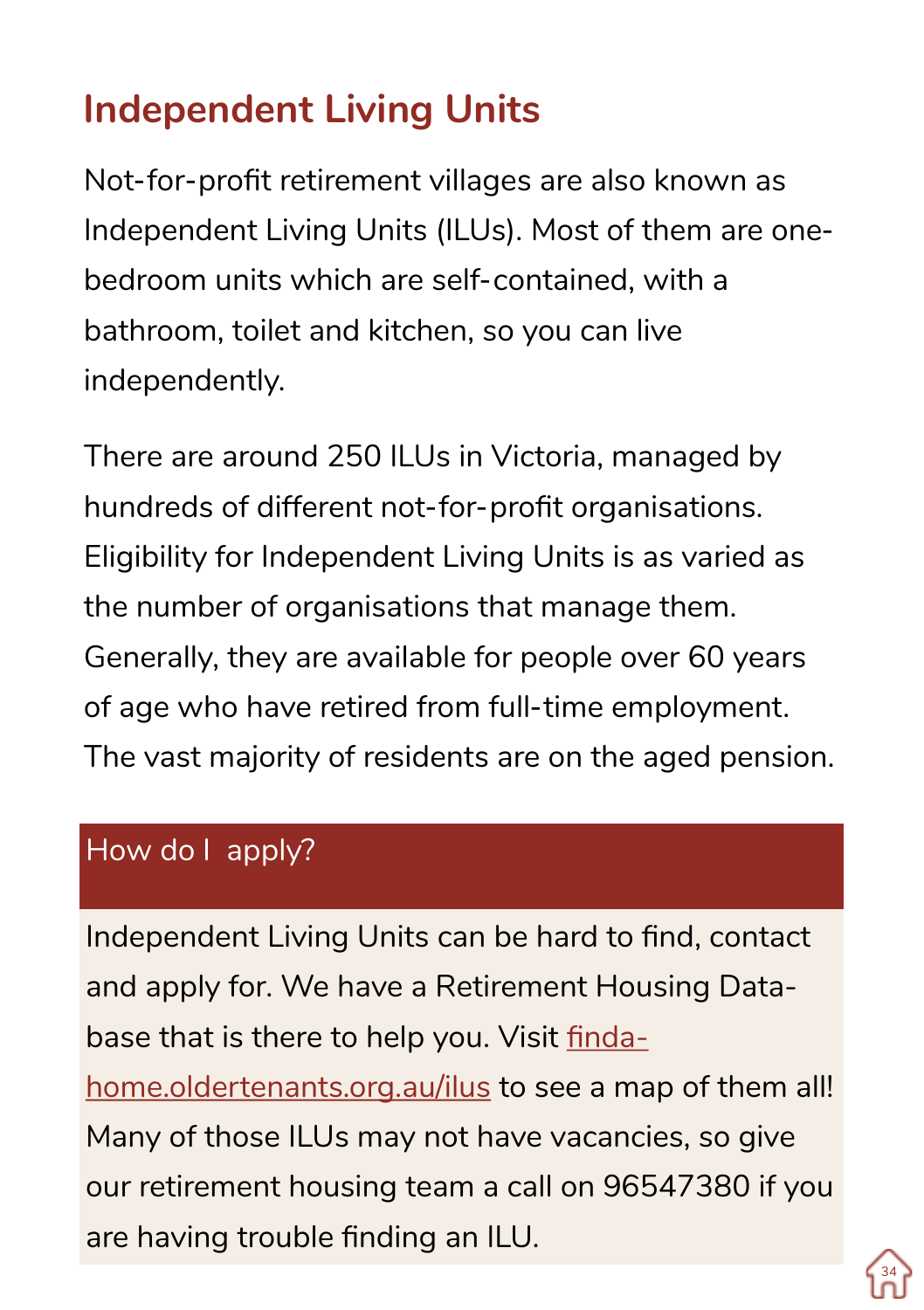| Cost before you<br>move in               | Ingoing costs of ILUs vary. Many charge a small<br>ingoing fee, while others who focus on the needs<br>of older people on low incomes do not.                                                                                                                                                                                                                        |
|------------------------------------------|----------------------------------------------------------------------------------------------------------------------------------------------------------------------------------------------------------------------------------------------------------------------------------------------------------------------------------------------------------------------|
| Cost each fort-<br>night                 | Ongoing charges of ILUs also vary. Most charge<br>rent as an <b>affordable</b> percentage of your <b>income.</b>                                                                                                                                                                                                                                                     |
| Eligibility                              | Mostly for over-55s, some ILUs have differ-<br>ent minimum ages.<br>Many have a maximum income – requiring<br>people to receive Centrelink, Pension payments,<br>or to be retired<br>Many have a maximum asset limit.<br>Use the findahome.oldertenants.org.au website<br>to find which you are eligible for, or call our<br>Retirement Housiing service for advice. |
| Changes you can<br>make to your<br>house | Units are adapted to suit your needs and modifi-<br>cations and maintenance are done by the De-<br>partment of Housing                                                                                                                                                                                                                                               |
| How long can you<br>stay there?          | Leases are often offered under the residential<br>tenancies act, though you can usually live there as<br>long as you want to and are able to live<br>independently                                                                                                                                                                                                   |

้าง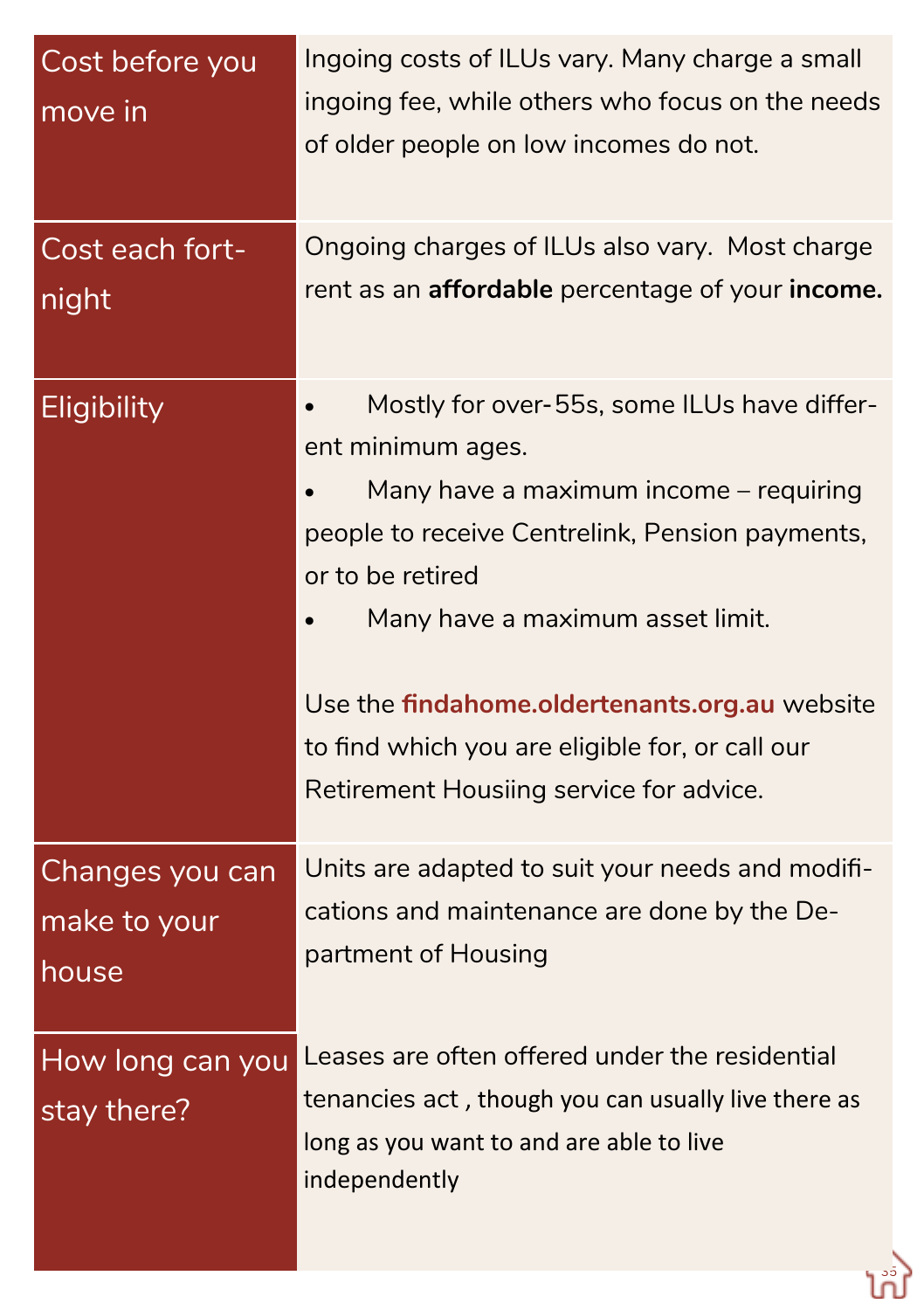### **Rental Villages**

Rental Villages are clusters of units where people live in one-bedroom units with facilities such as a bar fridge and a microwave oven. People are usually cooked for three meals a day, and laundry and cleaning may also be included.

Rental Villages can be run by for-profit companies or not-for-profit organisations. They can differ in terms of what kind of services they offer and what how much they cost..

Rental Villages often cost 85% of the Aged Pension. This means they can be very expensive for people who rely on the pension alone. With only 15% of the pension left each week after paying rent, there may be little funds left to cover additional food, toiletries, medicines, transport and recreation.





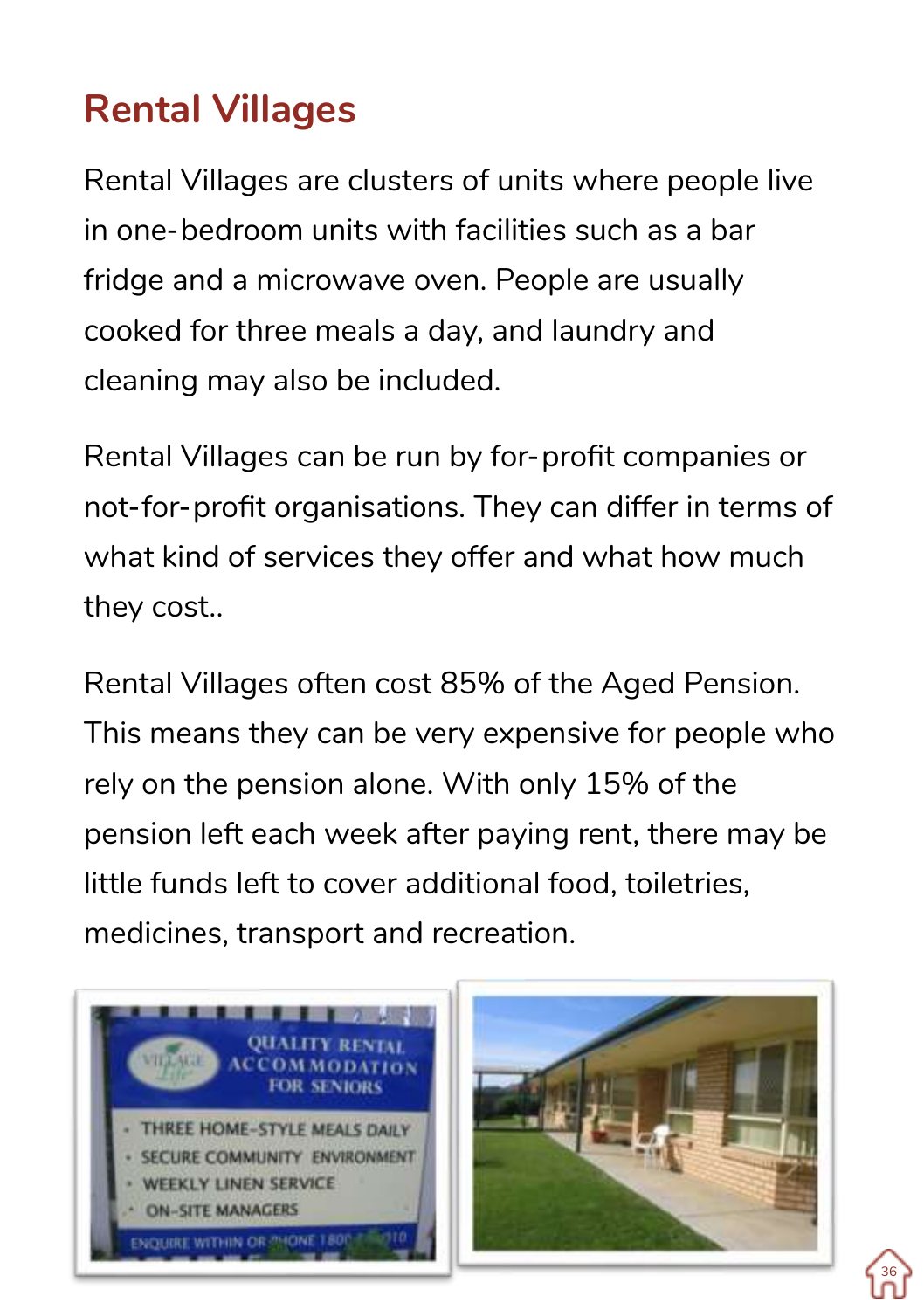#### How do I apply?

You can ask at your rental if they have accommodation available, or speak to our retirement housing team on 96547389.

| Cost before you<br>move in      | A bond is also required which is usually equiva-<br>lent to 4 weeks rent                                                                                              |
|---------------------------------|-----------------------------------------------------------------------------------------------------------------------------------------------------------------------|
| Cost each fort-<br>night        | Usually 85% of income as rent, and 100% of<br>Commonwealth Rent Assistance (CRA).<br>Residents are responsible for paying utility<br>charges and any telephone costs. |
| Eligibility                     | There are minimum age restrictions at most<br>rental villages                                                                                                         |
| Location                        | Mostly in regional areas.                                                                                                                                             |
| How long can you<br>stay there? | Some have a minimum lease of 6 months and a<br>maximum of 2 years.                                                                                                    |

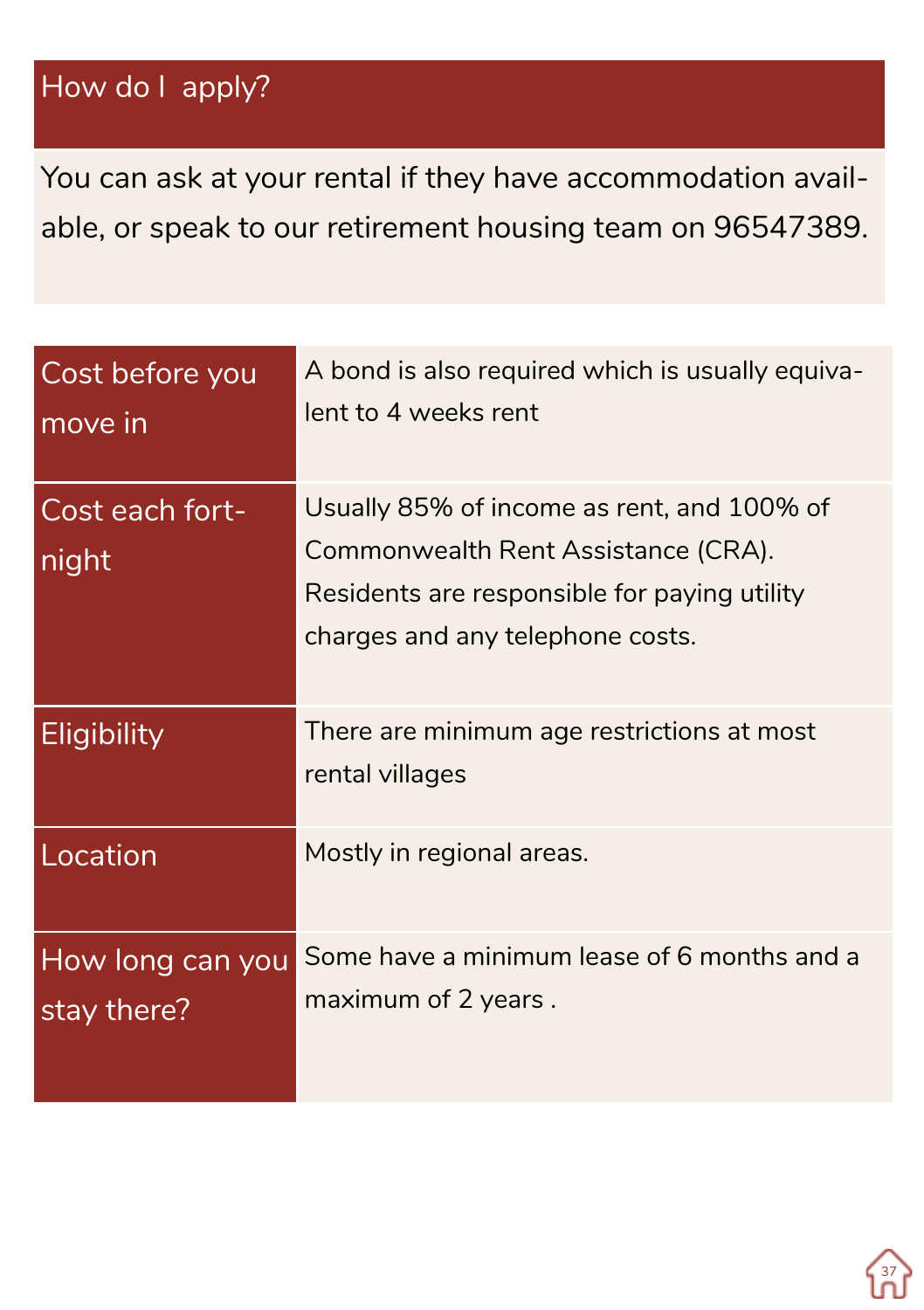# **Abbeyfield Retirement Houses**

Abbeyfield is a Not-For-Profit organisation that has a unique type of housing for older people. They are designed to help people stay independent and active in their community, whilst providing some day to day living support.

There are ten people living in each Abbeyfield house, and everyone has their own room with an en-suite and tea making facilities. There is also a shared dining room, lounge room, laundry, and guest room for people to stay. A live in house-keeper helps with the running of the house and cooks two meals a day.

#### How do I apply?

Call Home at Last on 1300 765 178 or Contact Abbeyfield directly (03)9419 8222

All Abbeyfield homes and vacancies are listed online at *abbeyfield.org.au/aaHouses.aspx*

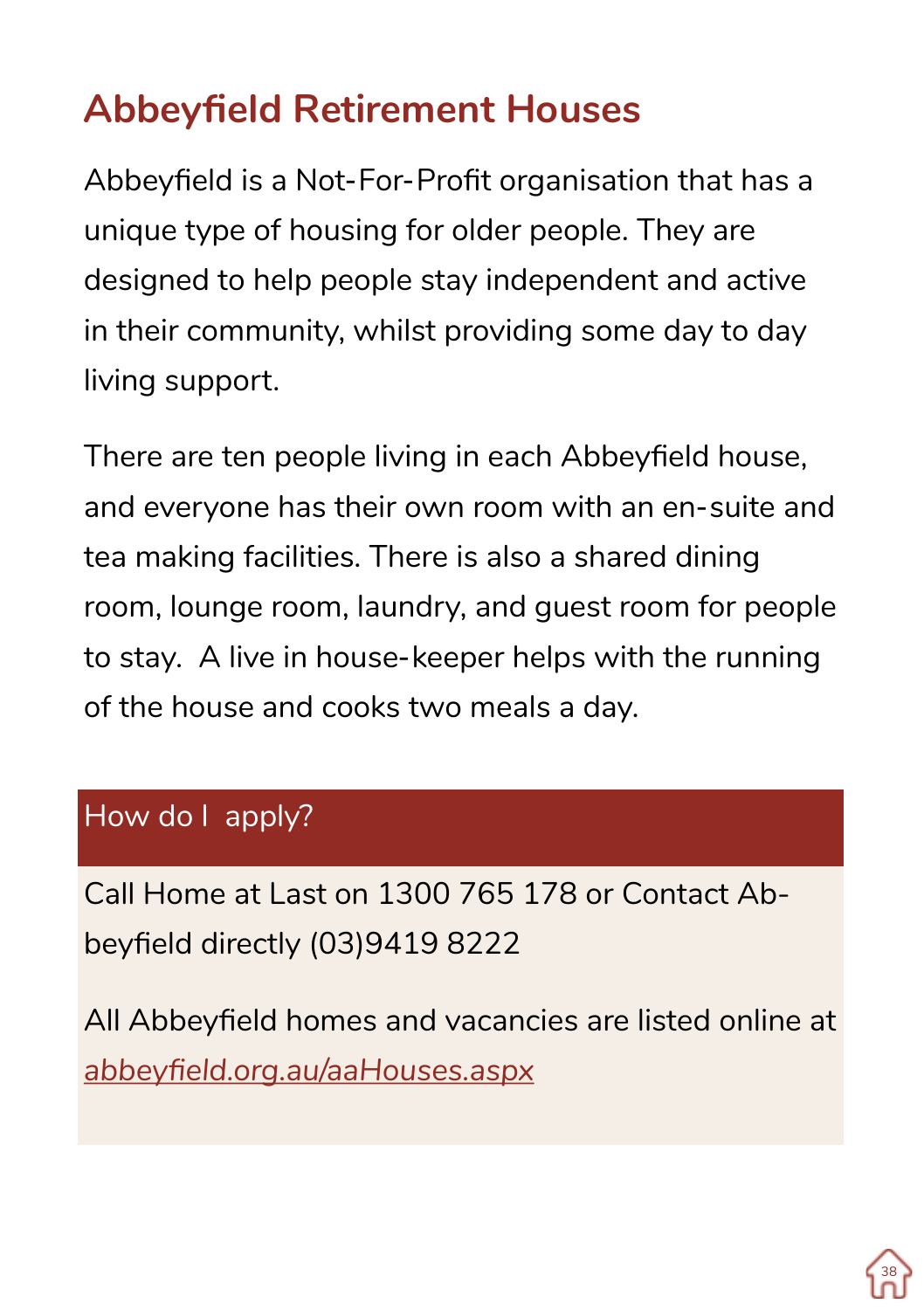| Cost each fort-<br>night        | 75% of your income                                                                                           |
|---------------------------------|--------------------------------------------------------------------------------------------------------------|
| Eligibility                     | Over 55<br>On a government pension<br>Abbeyfield has some flexibility with their<br>eligibility requirements |
| Location                        | There are 10 Abbeyfield homes around<br>Melbourne - see<br>www.abbeyfield.org.au/aaHouses.aspx               |
| How long can you<br>stay there? | Leases are offered under the residential tenan-<br>cies act                                                  |



An Abbyefield home in Melbourne.

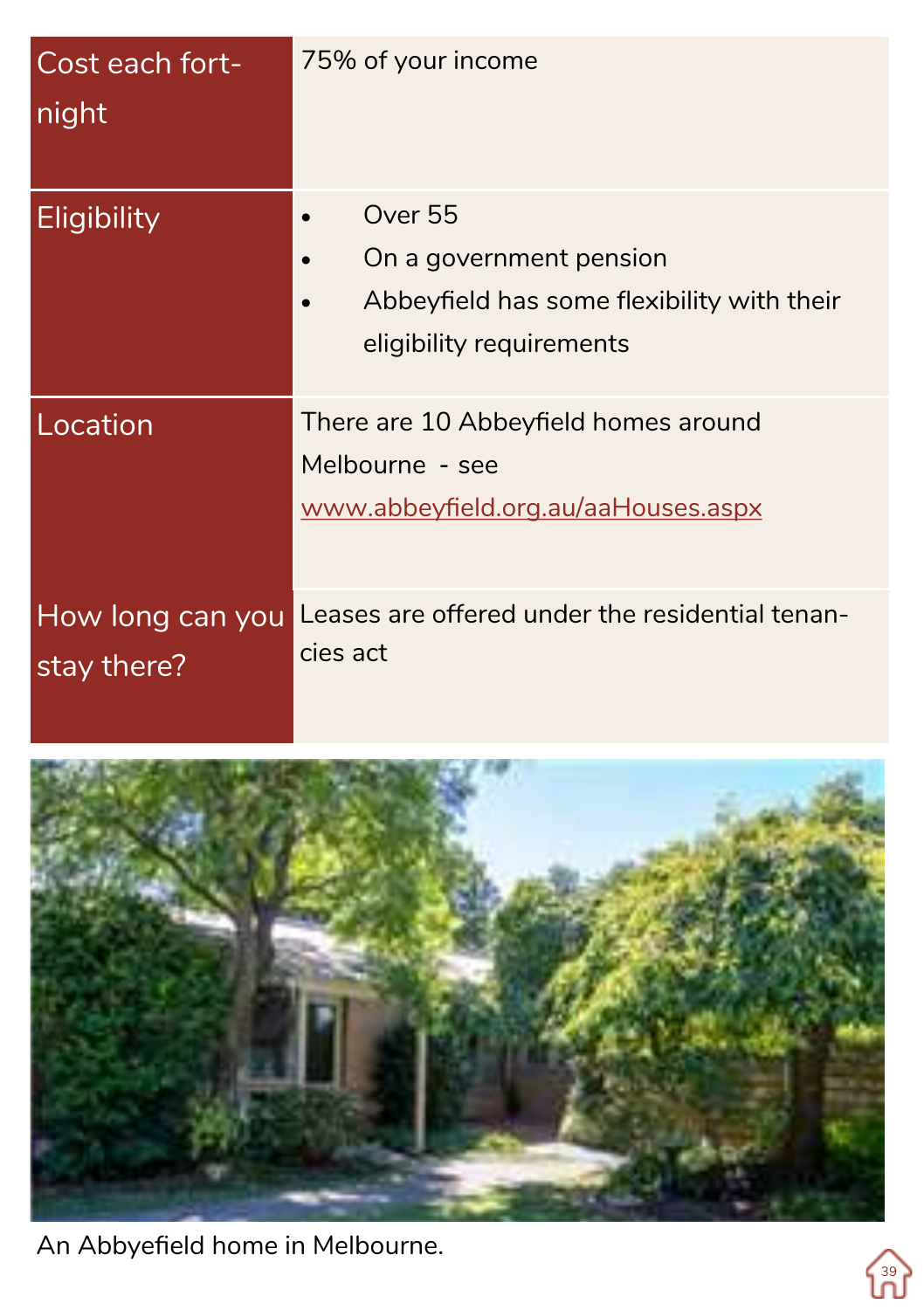## **Supported Residential Services**

Supported Residential Services (SRS) are places to live for people who need some support or assistance in everyday life. There are currently 126 SRS in Victoria ranging from small facilities to larger facilities with up to 90 residents.

SRS are privately operated services. They do not receive government funding but must be registered with the State Government and are monitored to ensure they provide certain standards of personal support and accommodation.

All SRS provide some level of personal support to each resident. This may include:

- assistance with personal hygiene/showering, toileting or dressing
- provision of meals, and assistance with eating and maintaining adequate nutrition where required
- assistance to achieve and maintain mobility
- support to have contact with GP and other health providers, social networks, family and friends, and to participate in community activities and events.

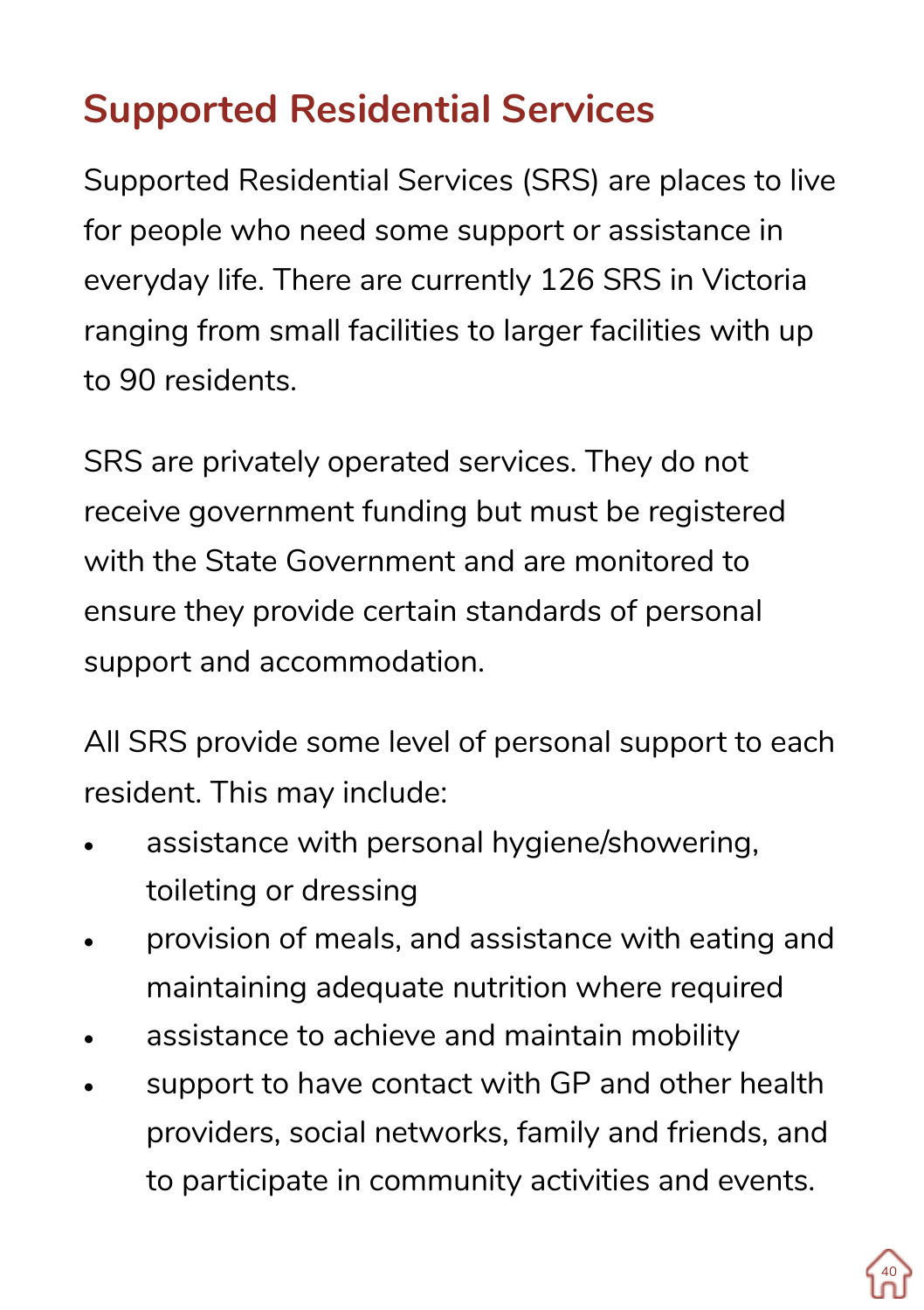A list of all Victorian SRS is at health.vic.gov.au/about/ publications/ResearchAndReports/srs-register

Or speak to Home at Last 1300 765 178 for advice

| Cost before you<br>move in      | Each SRS sets its own fee structure including in-<br>going fees.                                                                                                                                |
|---------------------------------|-------------------------------------------------------------------------------------------------------------------------------------------------------------------------------------------------|
| Cost each fort-<br>night        | Costs are usually based on a proportion of the<br>pension or the pension plus                                                                                                                   |
| Eligibility                     | Some SRS cater for aged residents and oth-<br>ers cater for younger residents or people<br>with a disability.<br>Each SRS has its own intake process<br>You do not need an aged care assessment |
| Location                        | See health.vic.gov.au/about/publications/<br>ResearchAndReports/srs-register                                                                                                                    |
| How long can you<br>stay there? | You will make a Residential Services Agree-<br>$\bullet$<br>ment (RSA) with the housing provider<br>which can have a fixed date for vacating the<br>property if you choose.                     |
|                                 | You may receive a notice to vacate under<br>the terms of your individual agreement.                                                                                                             |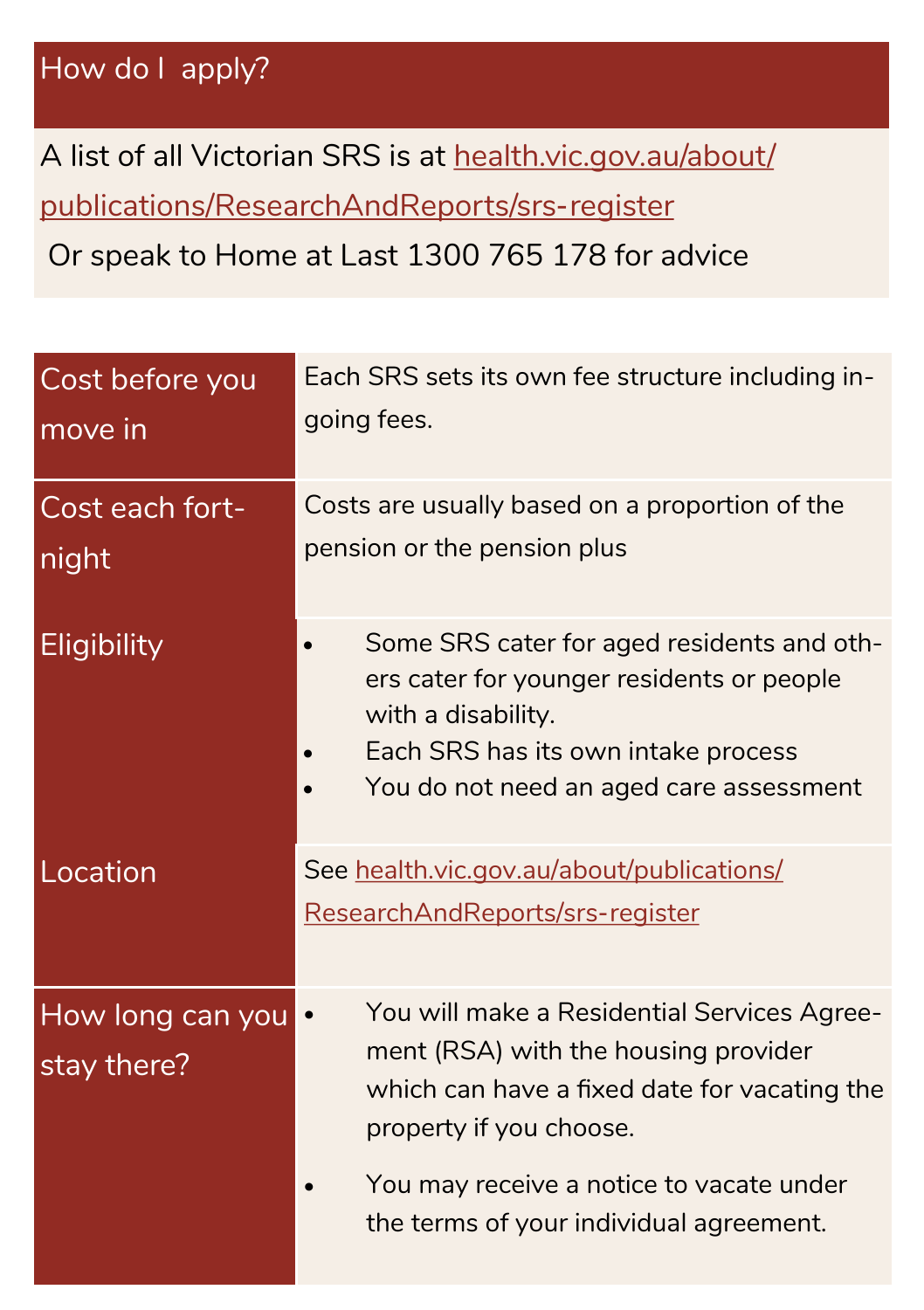## **Rooming Houses**

There are over 1000 registered rooming houses in Victoria. Residents generally have a single room and share facilities such as kitchen and bathroom. Well managed rooming houses may suit older people who like a semi-furnished home with little upkeep required.

There are also unregistered rooming houses which can be run illegally, so its important to be careful if you looking for a rooming house.

If you are interested in rooming house living then it is important to ask these questions:

- Does the rent covers electricity, cleaning and maintenance?
- Are there any other additional costs?
- Does it seem to be a safe environment?
- Is it registered?
- Does it seem well managed?
- How long can you stay there?

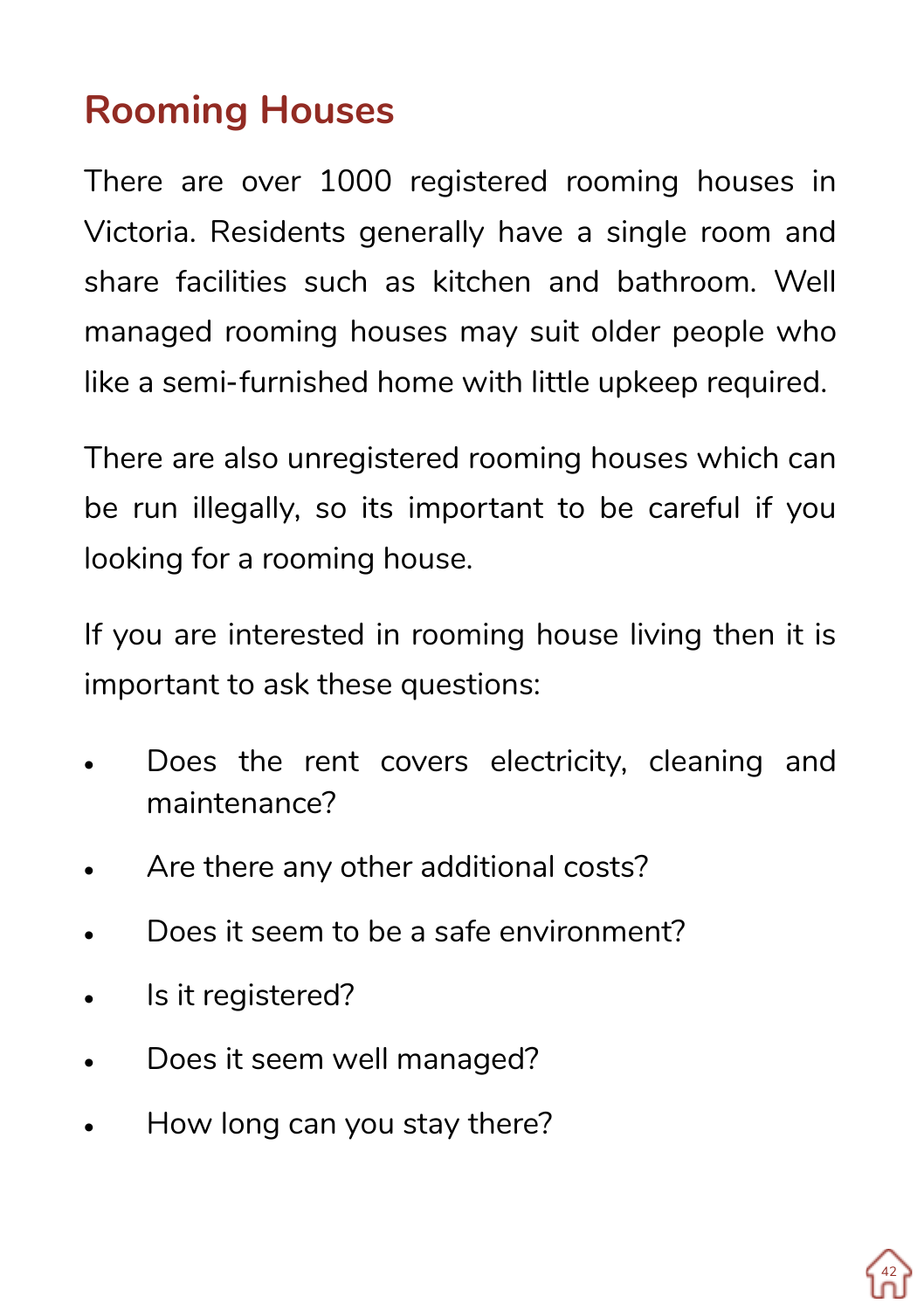#### How do I apply?

Speak directly to the Rooming House provider or call Home at Last for additional help. Home at Last can refer you to your local crisis housing service if you are currently homeless and they may be able to arrange rooming house accommodation for you.

| Cost each fort-<br>night        | Some rooming houses are managed by<br>community-based organisations and rents<br>are charged in the range of 25%-30% of<br>income.               |
|---------------------------------|--------------------------------------------------------------------------------------------------------------------------------------------------|
|                                 | Others are private business which charge<br>the market rent, which can be a lot more                                                             |
| Eligibility                     | Private rooming houses will accept anyone<br>Community housing providers who run<br>rooming houses will have their own eligibil-<br>ity criteria |
| How long can you<br>stay there? | Government-funded rooming houses may<br>have lifetime security of tenure.                                                                        |
|                                 | Private boarding houses have the same<br>rules about notices to vacate as private<br>rental.                                                     |